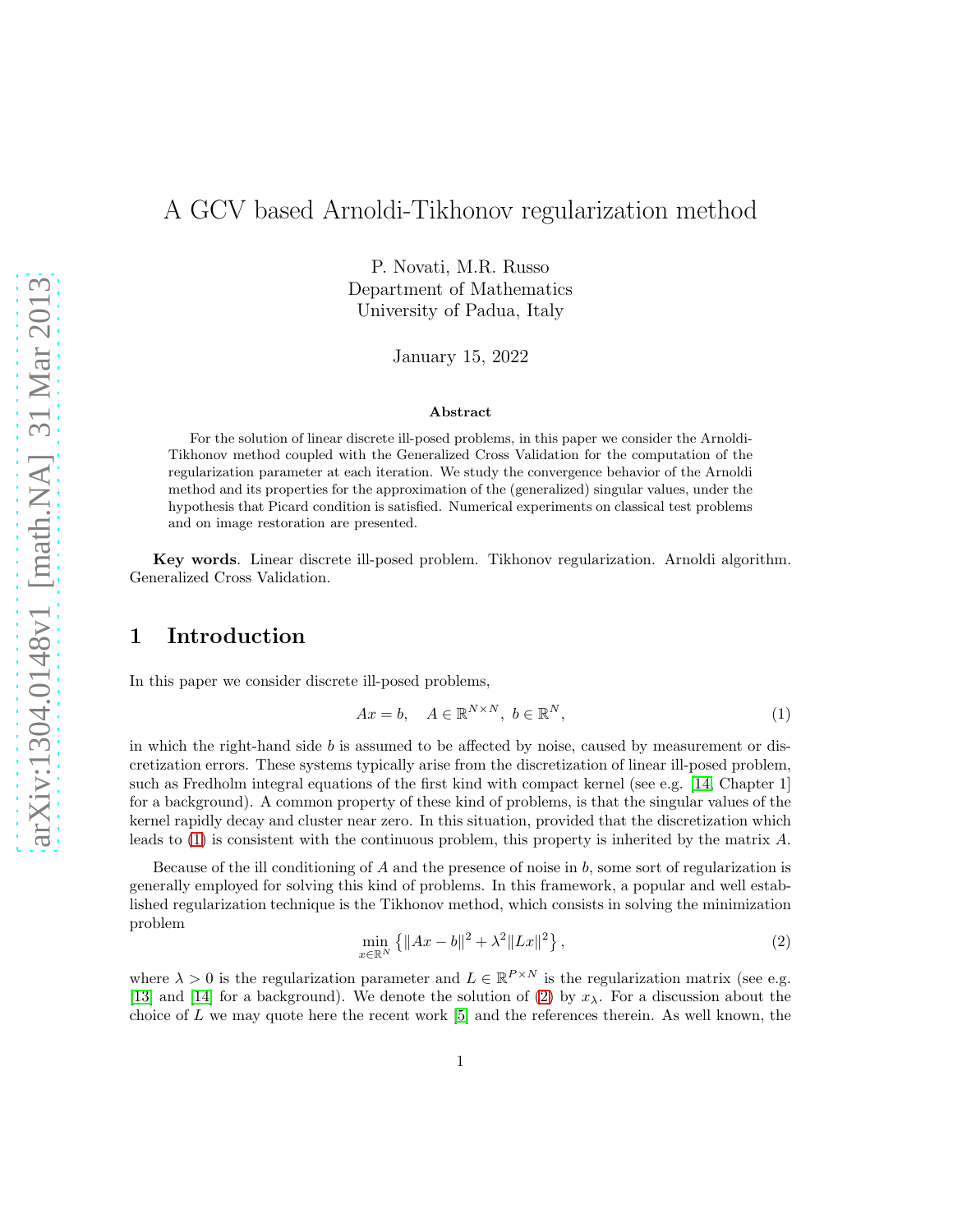choice of the parameter  $\lambda$  is crucial in this setting, since it defines the amount of regularization one wants to impose. Many techniques have been developed to determine a suitable value for the regularizing parameter and we can refer to the recent papers [\[27,](#page-20-2) [2,](#page-19-1) [10,](#page-19-2) [19\]](#page-20-3) for the state of the art, comparison and discussions. We remark that in [\(2\)](#page-0-1) and throughout the paper, the norm used is always the Euclidean norm.

Assuming that  $b = \overline{b} + e$ , where  $\overline{b}$  represents the unknown error-free right-hand side, in this paper we assume that no information is available on the error  $e$ . In such a situation, the most popular and established techniques for the definition of  $\lambda$  in [\(2\)](#page-0-1), as for instance the L-curve criterion and the Generalized Cross Validation (GCV), typically requires the computation of the GSVD of the matrix pair  $(A, L)$ . Of course this decomposition may represents a serious computational drawback for large-scale problems, such as the image deblurring. In order to overcome this problem, Krylov projection methods such as the ones based on the Lanczos bidiagonalization [\[1,](#page-19-3) [11,](#page-20-4) [17,](#page-20-5) [18\]](#page-20-6) and the Arnoldi algorithm [\[3,](#page-19-4) [21\]](#page-20-7) are generally used. Pure iterative methods such as the GMRES or the LSQR, eventually implemented in a hybrid fashion  $([14, \S 6.6])$  $([14, \S 6.6])$  $([14, \S 6.6])$  can also be considered in this framework.

In this paper we analyze the Arnoldi method for the solution of [\(2\)](#page-0-1) (the so called Arnoldi-Tikhonov method, introduced in [\[3\]](#page-19-4)), coupled with the GCV as parameter choice rule. Similarly to what made in [\[4\]](#page-19-5) for the Lanczos bidiagonalization process, we show that the resulting algorithm can be fruitfully used for large-scale regularization. Being based on the orthogonal projection of the matrix A onto the Krylov subspaces  $\mathcal{K}_m(A, b) = \text{span}\{b, Ab, \ldots, A^{m-1}b\}$ , we shall observe that for discrete ill-posed problems, the Arnoldi algorithm is particularly efficient for the approximation of the GCV curve, after a very few number of iterations.

Indeed, under the hypothesis that Picard condition is satisfied [\[12\]](#page-20-8), we provide some theoretical results about the convergence of the Arnoldi-Tikhonov methods and its properties for the approximation of the singular values of A. These properties allow us to consider approximation of the GCV curve which can be obtained working in small dimension (similarly to what made in [\[3\]](#page-19-4) where a "projected" L-curve criterion is used). The GCV curve approximation leads to the definition of a sequence of regularization parameters (one for each step of the algorithm), which are fairly good approximation of the regularization parameter arising from the exact SVD (or GSVD).

The paper is organized as follows. In Section 2 we present a brief outline about the Arnoldi-Tikhonov method for the iterative solution of [\(2\)](#page-0-1). In Section 3 and 4 we provide some theoretical results concerning the convergence of the Arnoldi algorithm and the SVD (GSVD) approximation. In Section 5 we explain the use the AT method with the GCV criterion. Some numerical experiments are presented in Section 6 and 7.

## 2 The Arnoldi-Tikhonov method

Denoting by  $\mathcal{K}_m(A,b) = \text{span}\{b, Ab, \ldots, A^{m-1}b\}$  the Krylov subspaces generated by A and the vector b, the Arnoldi algorithm computes an orthonormal basis  $\{w_1, ..., w_m\}$  of  $\mathcal{K}_m(A, b)$ . Setting  $W_m = [w_1, ..., w_m] \in \mathbb{R}^{N \times m}$ , the algorithm can be written in matrix form as

<span id="page-1-0"></span>
$$
AW_m = W_m H_m + h_{m+1,m} w_{m+1} e_m^T,
$$
\n(3)

where  $H_m = (h_{i,j}) \in \mathbb{R}^{m \times m}$  is an upper Hessenberg matrix which represents the orthogonal projection of A onto  $\mathcal{K}_m(A, b)$ , and  $e_m = (0, ..., 0, 1)^T \in \mathbb{R}^m$ . Equivalently, the relation [\(3\)](#page-1-0) can be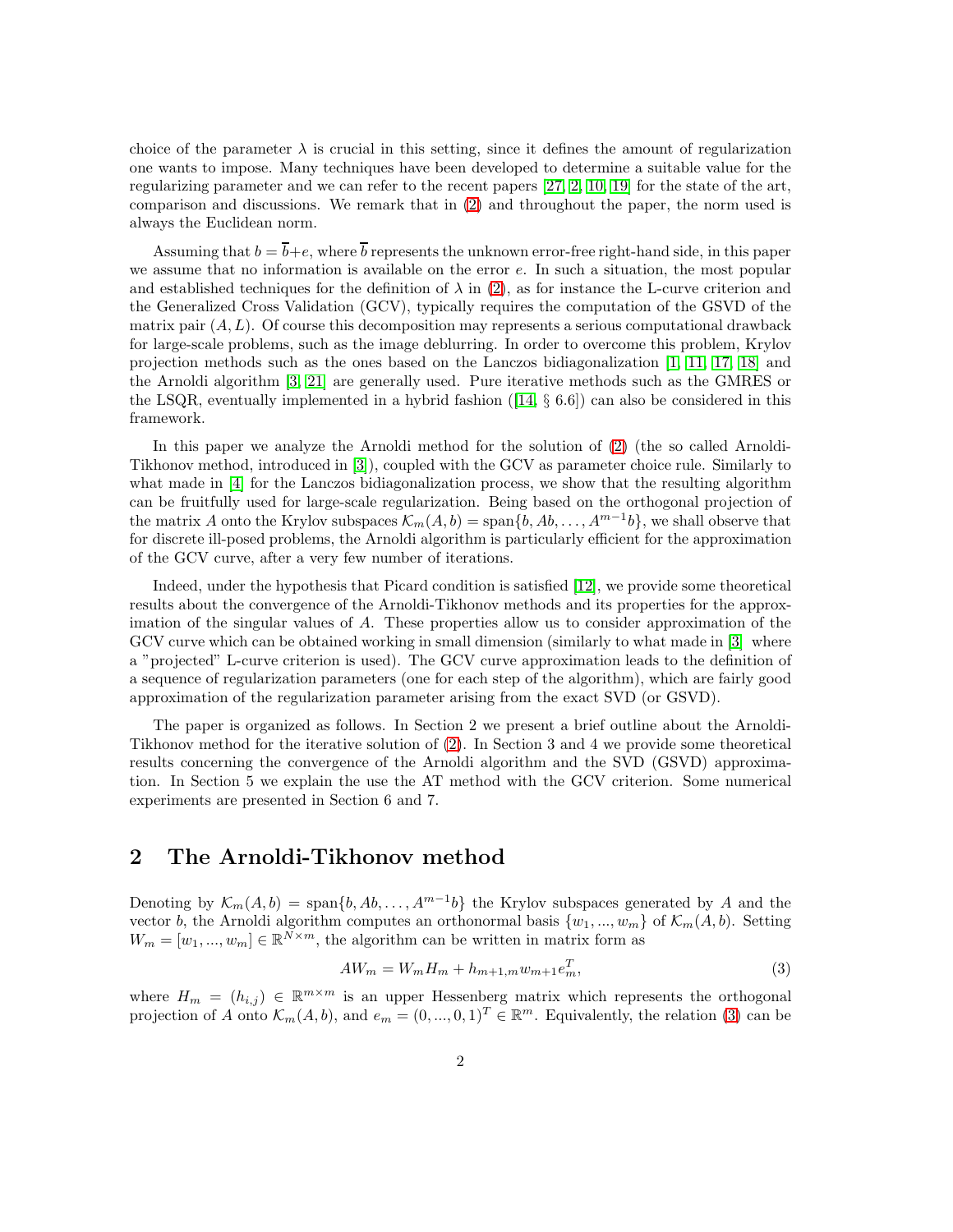written as

<span id="page-2-0"></span>
$$
AW_m = W_{m+1}\overline{H}_m,\tag{4}
$$

where

<span id="page-2-5"></span>
$$
\overline{H}_m = \left[ \begin{array}{c} H_m \\ h_{m+1,m} e_m^T \end{array} \right] \in \mathbb{R}^{(m+1)\times m}.
$$
\n(5)

In exact arithmetics the Arnoldi process terminates whenever  $h_{m+1,m} = 0$ , which means that  $\mathcal{K}_{m+1}(A,b) = \mathcal{K}_m(A,b).$ 

If we consider the constrained minimization

<span id="page-2-3"></span>
$$
\min_{x \in \mathcal{K}_m(A,b)} \left\{ \|Ax - b\|^2 + \lambda^2 \|Lx\|^2 \right\},\tag{6}
$$

writing  $x = W_m y_m$ ,  $y_m \in \mathbb{R}^m$ , and using [\(4\)](#page-2-0), we obtain

<span id="page-2-1"></span>
$$
\min_{y_m \in \mathbb{R}^m} \left\{ \left\| \overline{H}_m y_m - \|b\| \, e_1 \right\|^2 + \lambda^2 \left\| L W_m y_m \right\|^2 \right\},\tag{7}
$$

which is known as the Arnoldi-Tikhonov (AT) method. Dealing with Krylov type solvers, one generally hopes that a good approximation of the exact solution can be achieved for  $m \ll N$ , which, in other words, means that the spectral properties of the matrix  $A$  are rapidly simulated by the ones of  $\overline{H}_m$ . This method has been introduced in [\[3\]](#page-19-4) in the case of  $L = I_N$  (where  $I_N$  is the identity matrix of order N, so that  $||LW_my_m|| = ||y_m||$  with the basic aim of reducing the dimension of the original problem and to avoid the matrix-vector multiplication with  $A<sup>T</sup>$  used by Lanczos type schemes (see [\[1,](#page-19-3) [11\]](#page-20-4) and the references therein).

It is worth noting that [\(7\)](#page-2-1) can also be interpreted as an hybrid method. Indeed, the minimiza-tion [\(7\)](#page-2-1) with  $L = I_N$  is equivalent to the inner regularization of the GMRES [\[18\]](#page-20-6). We remark however, that for  $L \neq I_N$ , the philosophy is completely different, since [\(7\)](#page-2-1) represents the projection of a regularization, while the hybrid approach aims to regularize the projected problem. As we shall see, this difference can be appreciated more clearly whenever a parameter choice rule for  $\lambda$  is adopted.

As well known, in many applications the use of a suitable regularization operator  $L \neq I_N$ , may substantially improve the quality of the approximate solution with respect to the choice of  $L = I_N$ . Anyway, we need to observe that with a general  $L \in \mathbb{R}^{P \times N}$ , the minimization [\(7\)](#page-2-1) is equivalent to

<span id="page-2-2"></span>
$$
\min_{y_m \in \mathbb{R}^m} \left\| \left( \begin{array}{c} \overline{H}_m \\ \lambda L W_m \end{array} \right) y_m - \left( \begin{array}{c} \|b\| \, e_1 \\ 0 \end{array} \right) \right\|^2, \tag{8}
$$

so that, for  $P \approx N$ , the dimension of [\(8\)](#page-2-2) inherits the dimension of the original problem. Computationally, the situation can be efficiently faced by means of the "skinny" QR factorization. Anyway, assuming that  $P \leq N$ , in order to work with reduced dimension problems, we add  $N - P$  zero rows to L (which does not alter [\(6\)](#page-2-3)) and consider the orthogonal projection of L onto  $\mathcal{K}_m(A, b)$ , that is,

<span id="page-2-6"></span>
$$
L_m := W_m^T L W_m \in \mathbb{R}^{m \times m}.
$$
\n(9)

This modification leads to the reduced minimization

<span id="page-2-4"></span>
$$
\min_{y_m \in \mathbb{R}^m} \left\{ \left\| \overline{H}_m y_m - \|b\| \, e_1 \right\|^2 + \lambda^2 \left\| L_m y_m \right\|^2 \right\} \n= \min_{x \in \mathcal{K}_m(A,b)} \left\{ \|Ax - b\|^2 + \lambda^2 \left\| W_m^T L x \right\|^2 \right\},
$$
\n(10)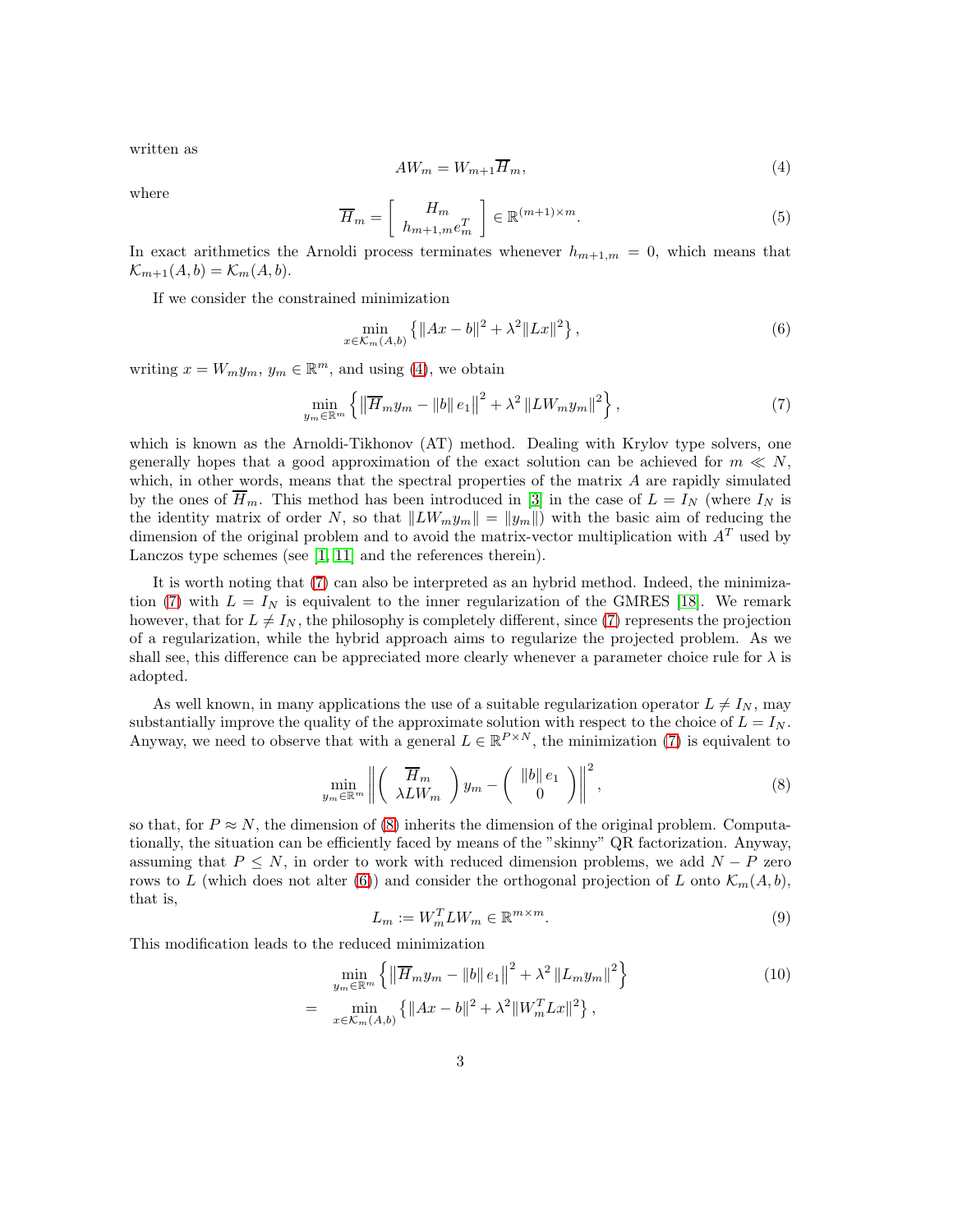which is not equivalent to [\(6\)](#page-2-3) anymore. Anyway, the use of  $L_m$  appears natural in this framework, and it is also justified by the fact that

$$
\left\|W_{m}^{T}Lx\right\|\leq\|Lx\|,
$$

since  $||W_m^T Lx|| = ||W_m W_m^T Lx||$  and  $||W_m W_m^T|| = 1$ , being  $W_m W_m^T$  an orthogonal projection. We observe moreover that  $L_m$  would be the regularization operator of the projection of a Franklin type regularization [\[6\]](#page-19-6)

$$
(A + \lambda L) x = b.
$$

#### 3 Convergence analysis for discrete ill-posed problems

In what follows we denote by  $A = U\Sigma V^T \in \mathbb{R}^{N \times N}$  the SVD of A where  $\Sigma = diag(\sigma_1, ..., \sigma_N)$ , and by  $A_m := U_m \Sigma_m V_m^T$  the truncated SVD. We remember that the matrix  $\Delta_m := A - A_m$  is such that  $\|\Delta_m\| = \sigma_{m+1}$ .

An important property of the methods based on orthogonal projections such as the Arnoldi algorithm, is the fast theoretical convergence  $(h_{m+1,m} \to 0)$  if the matrix A comes from the discretization of operators whose spectrum is clustered around zero. Denote by  $\lambda_i$ ,  $j \geq 1$  the eigenvalues of A and assume that  $|\lambda_j| \geq |\lambda_{j+1}|$  for  $j \geq 1$ . We have the following result (cf. [\[24,](#page-20-9) Theorem 5.8.10]), in which we assume  $N$  arbitrarily large.

<span id="page-3-0"></span>**Theorem 1** Assume that  $1 \notin \sigma(A)$  and

$$
\sum_{j\geq 1} \sigma_j^p < \infty \text{ for a certain } 0 < p \leq 1. \tag{11}
$$

Let  $p_m(z) = \prod_{i=1}^m (z - \lambda_i)$ . Then

<span id="page-3-2"></span>
$$
||p_m(A)|| \le \left(\frac{\eta e}{m}\right)^{m/p},\tag{12}
$$

where

<span id="page-3-1"></span>
$$
\eta(p) \le (1+p) \sum_{j\ge 1} \sigma_j^p. \tag{13}
$$

Since

<span id="page-3-3"></span>
$$
\prod_{i=1}^{m} h_{i+1,i} \le \|p_m(A)b\| \,,\tag{14}
$$

for each monic polynomial  $p_m$  of exact degree m (see [\[31,](#page-21-0) p. 269]), Theorem [1](#page-3-0) reveals that the rate of decay of  $\prod_{i=1}^m h_{i+1,i}$  is superlinear and depends on the p-summability of the singular values of A. We remark that the superlinear convergence of certain Krylov subspace methods when applied to linear equations involving compact operators is known in literature (see e.g. [\[23\]](#page-20-10) and the references therein). The rate of convergence depends on the degree of compactness of the operator, which can be measured in terms of the decay of the singular values.

Here, dealing with severely ill-posed problems, the typical situation is  $\sigma_j = O(e^{-\alpha_j})$ , where  $\alpha > 0$  handles the degree of ill-conditioning [\[16,](#page-20-11) Definition 2.42]. In this situation, the following result expresses more clearly the fast decay of  $h_{i+1,i}$  with respect to the value of  $\alpha$ .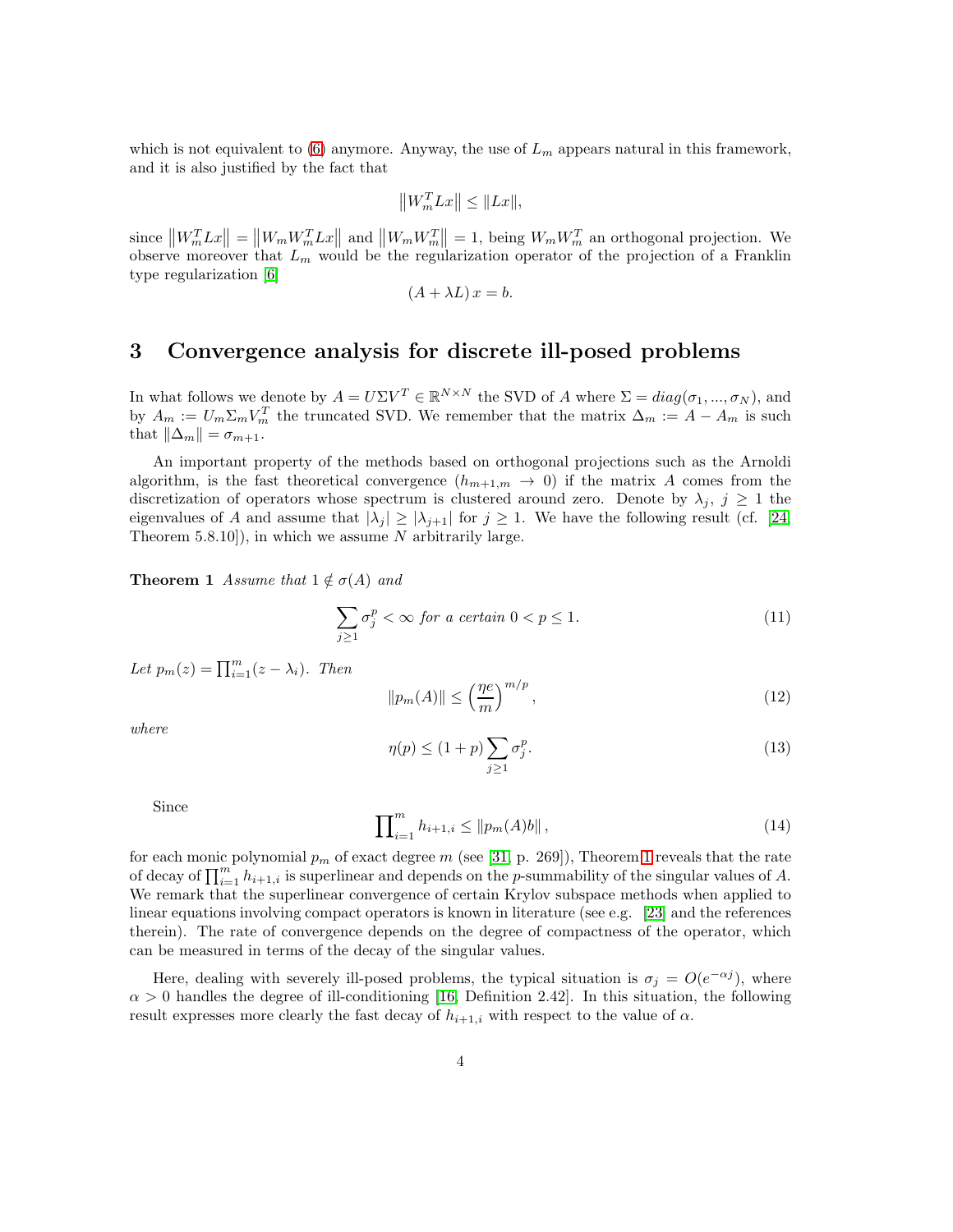**Proposition 2** Let  $\sigma_j = O(e^{-\alpha j})$ . Then, for  $m \to \infty$ ,

<span id="page-4-1"></span>
$$
\left(\prod_{i=1}^{m} h_{i+1,i}\right)^{1/m} \leq k e^{-\frac{m\alpha}{e^2} + \frac{\alpha+2}{2} + O\left(\frac{1}{m}\right)},\tag{15}
$$

where  $k$  is a constant independent of  $m$ .

**Proof.** Let k be a constant such that  $\sigma_j \leq ke^{-\alpha j}$ . Then for  $p > 0$ 

<span id="page-4-0"></span>
$$
\eta(p) \le (1+p) \sum_{j\ge 1} \sigma_j^p \le k^p \frac{(1+p)}{1 - e^{-\alpha p}},\tag{16}
$$

(cf. [\(13\)](#page-3-1)). Now consider the approximation

$$
k^p \frac{(1+p)}{1-e^{-\alpha p}} \approx \frac{1}{\alpha p} =: \widetilde{\eta}(p),
$$

which is fairly accurate for  $p \approx 0$ . Using this approximation in [\(12\)](#page-3-2), we find that the minimum of

$$
\left(\frac{\widetilde{\eta}(p)e}{m}\right)^{m/p},\,
$$

is attained for  $p^* = \frac{e^2}{mc}$  $\frac{e^2}{m\alpha}$ . Using this value, the bound [\(16\)](#page-4-0), and defining  $t := \frac{e^2}{m}$ , we obtain

$$
\left(\frac{\eta(p^*)e}{m}\right)^{m/p^*} \leq k^m \left(\frac{(1+p^*)}{1-e^{-\alpha p^*}m}\right)^{m/p^*}
$$
  
=  $k^m \exp\left(\frac{m\alpha}{t}\ln\left(\frac{1+\frac{t}{\alpha}}{1-e^{-t}}\frac{t}{e}\right)\right)$   
=  $k^m \exp\left(\frac{m\alpha}{t}\left(-1+t\left(\frac{1}{\alpha}+\frac{1}{2}\right)+O(t^2)\right)\right)$  for  $t \to 0$   
=  $k^m \exp\left(-\frac{m^2\alpha}{e^2}+m\left(\frac{\alpha+2}{2}\right)+O(1)\right)$  for  $m \to \infty$ .

The result immediately follows from [\(14\)](#page-3-3) and [\(12\)](#page-3-2).  $\blacksquare$ 

In Figure [1](#page-7-0) (a)-(b) we experimentally test the bound [\(15\)](#page-4-1) working with test problems SHAW and WING, taken from Hansen's Regularization Toolbox [\[15\]](#page-20-12). For these two problems it is known that  $\alpha = 2$  and  $\alpha = 4.5$  respectively.

In the following results we assume to work with problems in which the discrete Picard condition is satisfied, that is,  $u_m^T b = O(\sigma_m)$ , where  $u_m$  denotes the m-th column of U, and b is assumed to be the exact right-hand side.

<span id="page-4-3"></span>**Proposition 3** Assume that the singular values of A are of the type  $\sigma_j = O(e^{-\alpha j})$ . Assume moreover that the discrete Picard condition is satisfied. Let  $\widetilde{V}_m := [\widetilde{v}_0, ..., \widetilde{v}_{m-1}] \in \mathbb{R}^{N \times m}$  where  $\widetilde{V}_m = \widetilde{v}_0, \ldots, \widetilde{v}_{m-1} \in \mathbb{R}^{N \times m}$  $\widetilde{v}_k := A^k b / ||A^k b||.$  If  $\widetilde{V}_m$  has full column rank, then there exists  $C_m \in \mathbb{R}^{m \times m}$  nonsingular,  $E_m, F_m \in \mathbb{R}^{N \times m}$ , such that

<span id="page-4-2"></span>
$$
\widetilde{V}_m = U_m C_m + E_m, \quad ||E_m|| = O(\sqrt{m} \sigma_m), \tag{17}
$$

$$
U_m = \widetilde{V}_m C_m^{-1} + F_m, \quad ||F_m \Sigma_m|| = O(\sqrt{m} \sigma_m). \tag{18}
$$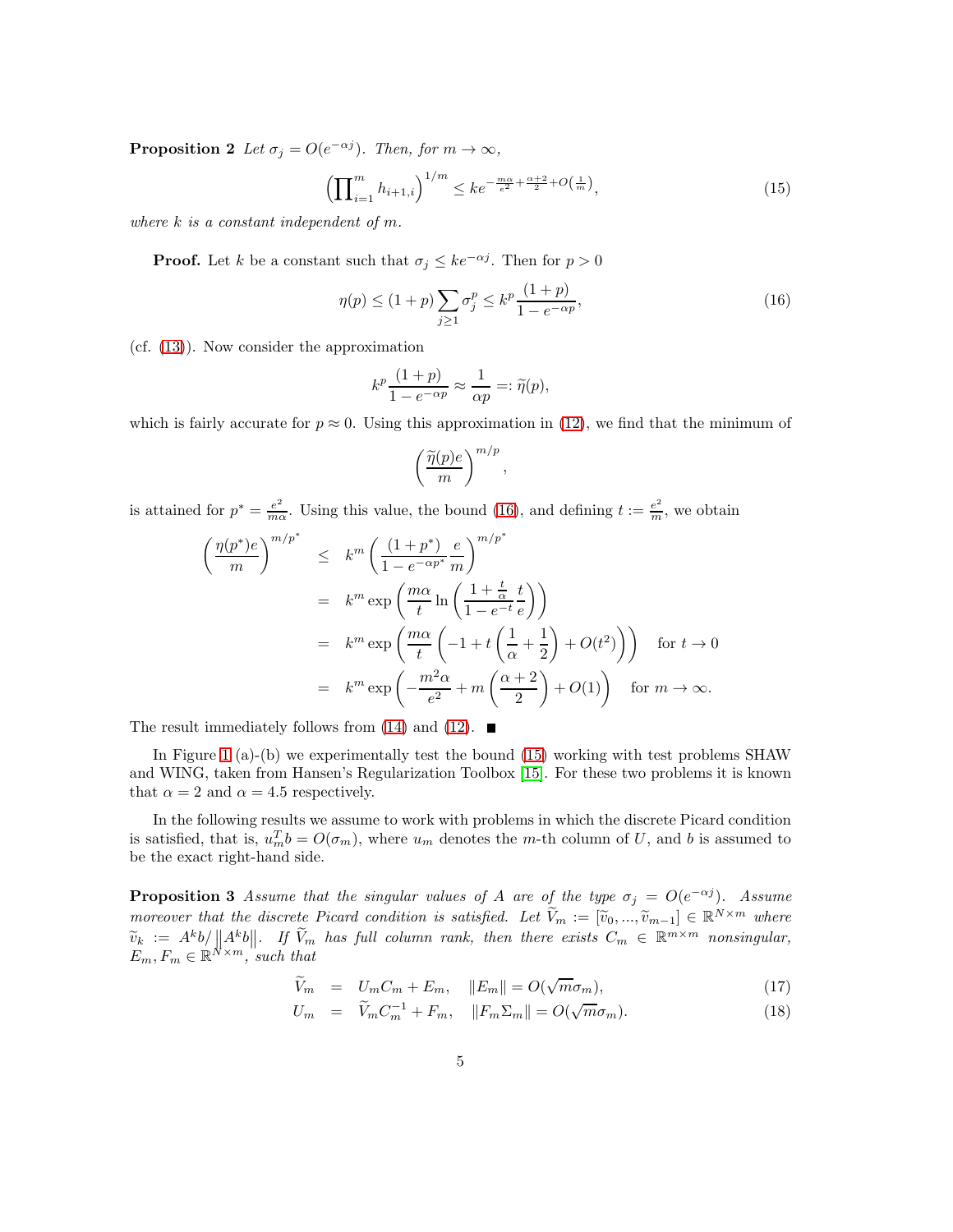**Proof.** Let  $U_m^{\perp} := [u_{m+1},...,u_N] \in \mathbb{R}^{(N-m)\times m}$ . Writing  $c^{(0)} = U_m^T \widetilde{v}_0 \in \mathbb{R}^m$  and  $\varepsilon^{(0)} = (v_{m+1},...,v_{N})$  $U_m^{\perp} (U_m^{\perp})^T \widetilde{v}_0 \in \mathbb{R}^N$ , we have

$$
\widetilde{v}_0 = U_m c^{(0)} + \varepsilon^{(0)}.
$$

The Picard condition implies

$$
\left\|\varepsilon^{(0)}\right\| = \left\|\left(U_m^{\perp}\right)^T \widetilde{v}_0\right\| = O(\sigma_m),
$$

since  $\sigma_j = O(e^{-\alpha j})$  and then using

<span id="page-5-3"></span>
$$
\left(\sum_{j\geq m+1} e^{-2\alpha j}\right)^{1/2} \leq \frac{1}{\sqrt{2\alpha}} e^{-\alpha m}.\tag{19}
$$

From the relation  $||A - U_m \Sigma_m V_m^T|| = \sigma_{m+1}$ , after some computation one easily finds that for  $0 < k \le m - 1$ ,

$$
\widetilde{v}_k = U_m c^{(k)} + \varepsilon^{(k)},
$$

where  $c^{(k)} = U_m^T \widetilde{v}_k \in \mathbb{R}^m$  and

$$
\varepsilon^{(k)} = \frac{\|A^{k-1}b\|}{\|A^k b\|} A \varepsilon^{(k-1)} + O(\sigma_{m+1}),
$$

so that  $||\varepsilon^{(k)}|| = O(\sigma_m)$ . Defining  $C_m = [c^{(0)}, ..., c^{(m-1)}] = U_m^T \widetilde{V}_m \in \mathbb{R}^{m \times m}$  and  $E_m = [\varepsilon^{(0)}, ..., \varepsilon^{(m-1)}] \in \mathbb{R}^{N \times m}$  we have proved [\(17\)](#page-4-2).

By [\(17\)](#page-4-2), we can write

<span id="page-5-0"></span>
$$
U_m = \widetilde{V}_m C_m^{-1} - E_m C_m^{-1},\tag{20}
$$

and since  $E_m = U_m^{\perp} (U_m^{\perp})^T \widetilde{V}_m$  we have that

<span id="page-5-1"></span>
$$
E_m C_m^{-1} = U_m^{\perp} \left( U_m^{\perp} \right)^T \widetilde{V}_m \left( U_m^T \widetilde{V}_m \right)^{-1} . \tag{21}
$$

Now observe that [\(17\)](#page-4-2) implies

$$
\left(U_m^{\perp}\right)^T \widetilde{V}_m = \left(\begin{array}{ccc} O(\sigma_{m+1}) & \cdots & O(\sigma_{m+1}) \\ \vdots & & \vdots \\ O(\sigma_N) & \cdots & O(\sigma_N) \end{array}\right) \in \mathbb{R}^{(N-m)\times m},
$$

and

$$
U_m^T \widetilde{V}_m = \begin{pmatrix} O(\sigma_1) & \cdots & O(\sigma_1) \\ \vdots & & \vdots \\ O(\sigma_m) & \cdots & O(\sigma_m) \end{pmatrix} \in \mathbb{R}^{m \times m}.
$$

Using the Cramer rule to invert  $U_m^T \widetilde{V}_m$  we find that each entry of  $(U_m^T \widetilde{V}_m)^{-1} \Sigma_m \in \mathbb{R}^{m \times m}$  is of the type  $O(1)$ , and hence

<span id="page-5-2"></span>
$$
\left(U_m^{\perp}\right)^T \widetilde{V}_m \left(U_m^T \widetilde{V}_m\right)^{-1} \Sigma_m = \begin{pmatrix} O(\sigma_{m+1}) & \cdots & O(\sigma_{m+1}) \\ \vdots & & \vdots \\ O(\sigma_N) & \cdots & O(\sigma_N) \end{pmatrix} \in \mathbb{R}^{(N-m)\times m}.
$$
 (22)

Defining  $F_m = -E_m C_m^{-1}$  we obtain [\(18\)](#page-4-2) by [\(20\)](#page-5-0), [\(21\)](#page-5-1) and [\(22\)](#page-5-2), and applying [\(19\)](#page-5-3).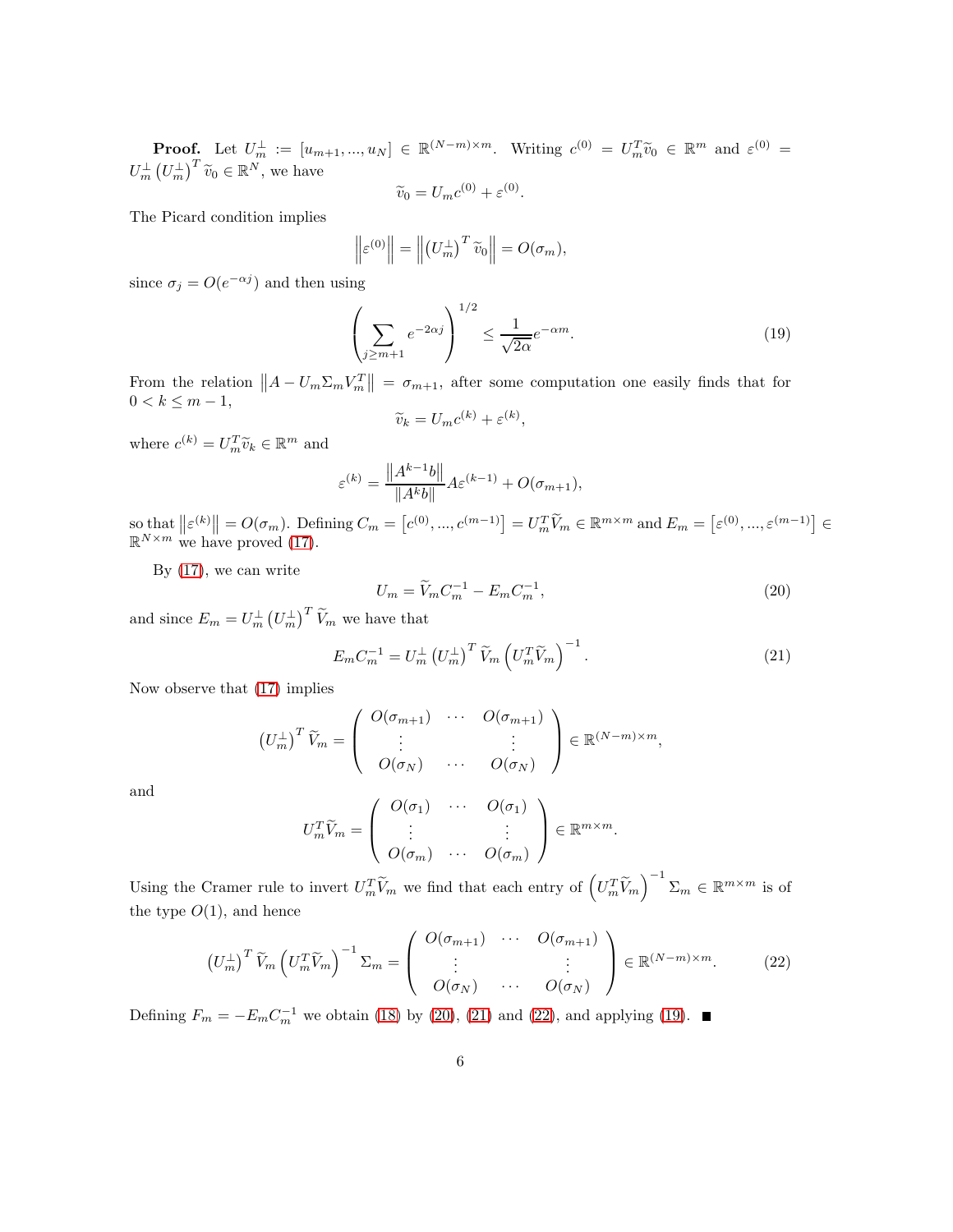**Remark 4** The hypothesis  $\sigma_j = O(e^{-\alpha j})$  of Proposition [3](#page-4-3) is just used to have  $||\varepsilon^{(0)}|| = O(\sigma_m)$  by [\(19\)](#page-5-3). The result of the proposition can be extended to work with moderately ill-posed problems, in which  $\sigma_j = O(j^{-\alpha})$ , provided that  $\alpha$  is large enough. As consequence in this situation we would have a slower decay of  $||E_m||$  and  $||F_m\Sigma_m||$ .

<span id="page-6-0"></span>The following result improves the one of Theorem [1](#page-3-0) (which holds without hypothesis on b).

Proposition 5 Under the hypothesis of Proposition [3](#page-4-3)

$$
h_{m+1,m} = O(\sqrt{m}\sigma_m).
$$

**Proof.** By  $(3)$ 

$$
h_{m+1,m} = w_{m+1}^T A w_m
$$
  
=  $w_{m+1}^T \Delta_m w_m + w_{m+1}^T A_m w_m$   
=  $O(\sigma_{m+1}) + w_{m+1}^T U_m \Sigma_m V_m^T w_m$ ,

since  $\|\Delta_m\| = \sigma_{m+1}$ . Therefore, using [\(18\)](#page-4-2) we obtain

$$
h_{m+1,m} = O(\sigma_{m+1}) + w_{m+1}^T (\widetilde{V}_m C_m^{-1} + F_m) \Sigma_m V_m^T w_m.
$$

which concludes the proof, since  $w_{m+1}^T \widetilde{V}_m = 0$  and  $||F_m \Sigma_m|| = O(\sqrt{m} \sigma_m)$ .

In Figure [1](#page-7-0) (c)-(d) we compare the decay of the sequence  ${h_{m+1,m}}_{m\geq 1}$  with that of the singular values, working again with the test problems SHAW and WING.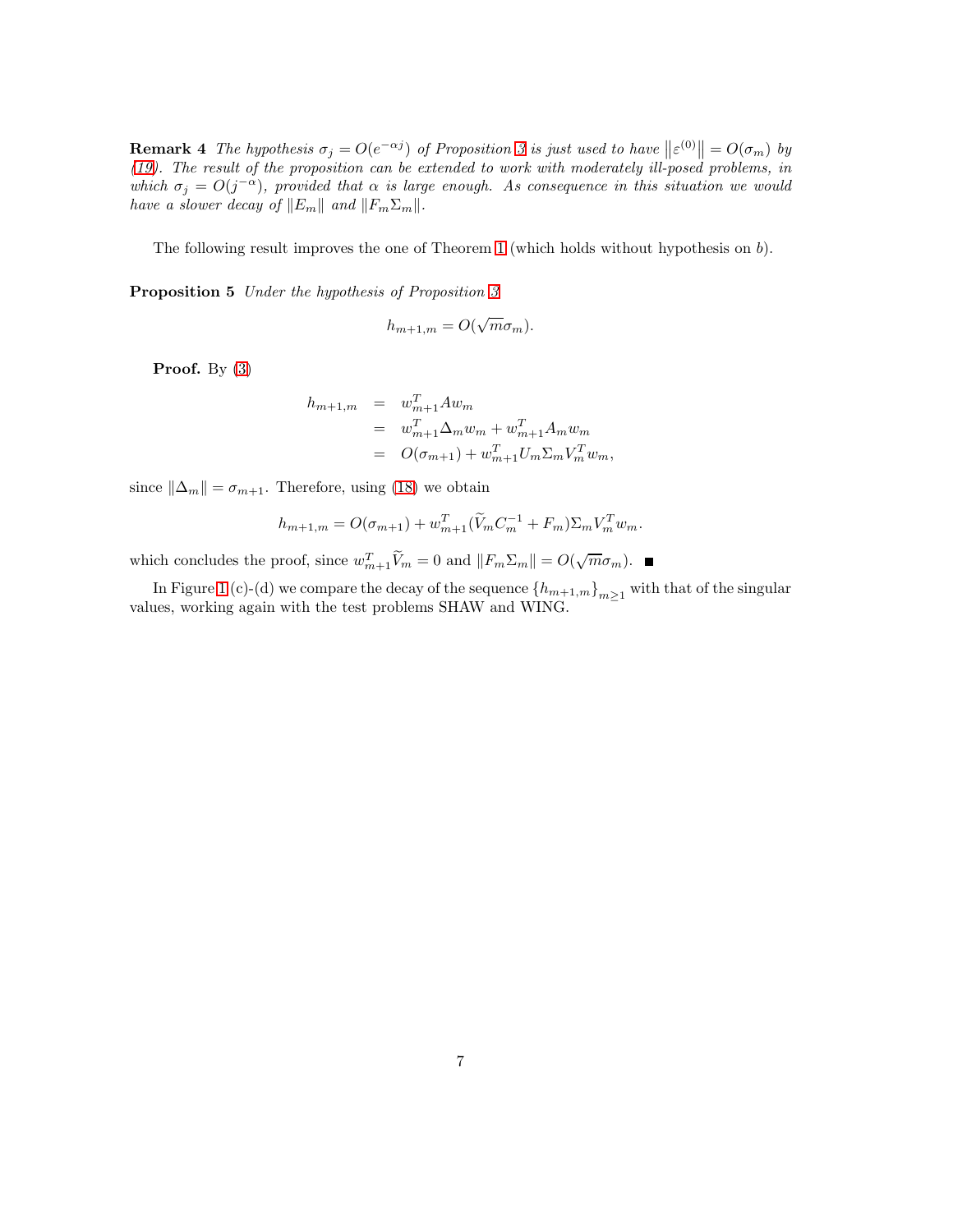

<span id="page-7-0"></span>Figure 1: (a)-(b) decay rate of  $\left(\prod_{i=1}^m h_{i+1,i}\right)^{1/m}$  (dash-dot line) and bound [\(15\)](#page-4-1) (solid line), (c)-(d) decay of  $h_{m+1,m}$  and  $\sigma_m$ . On the left the results for SHAW and on the right the results for WING. In each experiment  $N = 32$ .

We need to remark that the results of Figure [1](#page-7-0) are obtained working with the Householder implementation of the Arnoldi algorithm and hence simulating what happens in exact arithmetics.

## 4 The approximation of the SVD

The use of the Arnoldi algorithm as a method to approximate the marginal values of the spectrum of a matrix is widely known in literature. We may refer to [\[28,](#page-20-13) Chapter 6] for an exhaustive background. Using similar arguments, in this section we analyze the convergence of the singular values of the matrices  $\overline{H}_m$  to the largest singular values of A. For the Lanczos bidiagonalization method [\[1,](#page-19-3) [26\]](#page-20-14), the analysis can be done by exploiting the connection between this method and the symmetric Lanczos process (see e.g. [\[8\]](#page-19-7)). The use of the Lanczos bidiagonalization to construct iteratively the GSVD of  $(A, L)$  has been studied in [\[17\]](#page-20-5).

Let us consider the SVD factorization of  $\overline{H}_m$ , that is,  $\overline{H}_m = U^{(m)} \Sigma^{(m)} V^{(m)T}$ ,  $U^{(m)} \in \mathbb{R}^{(m+1)\times(m+1)}$ ,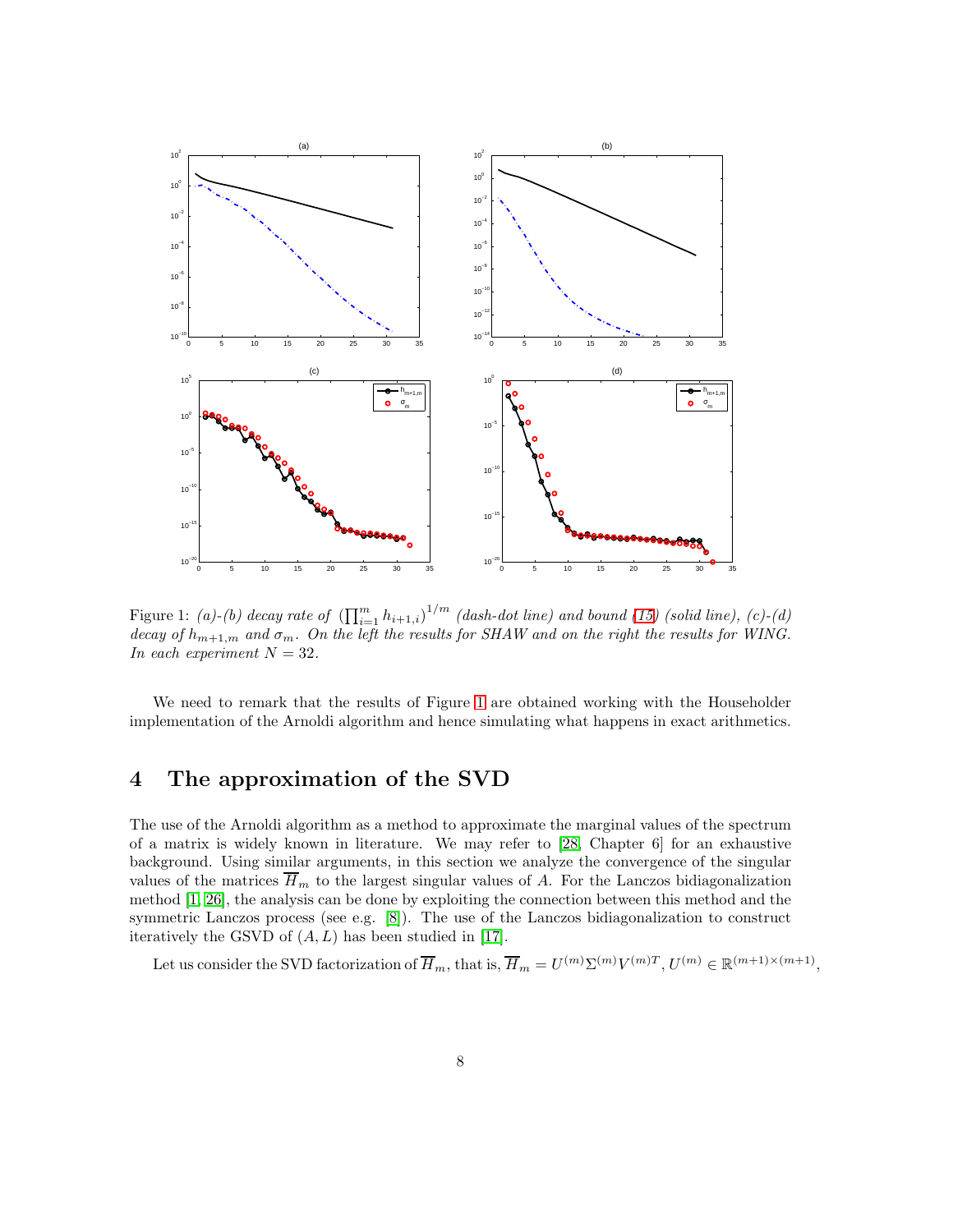$V^{(m)} \in \mathbb{R}^{m \times m}$  and

$$
\Sigma^{(m)} = \left( \begin{array}{ccc} \sigma_1^{(m)} & & \\ & \ddots & \\ & & \sigma_m^{(m)} \\ 0 & \cdots & 0 \end{array} \right) \in \mathbb{R}^{(m+1) \times m}.
$$

We can state the following results.

**Proposition 6** Let  $\overline{U}_{m+1} = W_{m+1}U^{(m)} \in \mathbb{R}^{N \times (m+1)}$  and  $\overline{V}_m = W_mV^{(m)} \in \mathbb{R}^{N \times m}$ . Then

$$
\left\| A - \overline{U}_{m+1} \Sigma^{(m)} \overline{V}_{m}^{T} \right\| = \left\| A (I - W_{m} W_{m}^{T}) \right\|.
$$

**Proof.** Using  $(4)$ , we have

$$
A - \overline{U}_{m+1} \Sigma^{(m)} \overline{V}_m^T = A - W_{m+1} U^{(m)} \Sigma^{(m)} V^{(m)T} W_m^T
$$
  
= 
$$
A - W_{m+1} \overline{H}_m W_m^T
$$
  
= 
$$
A - AW_m W_m^T.
$$

 $\blacksquare$ 

Observe that since  $\overline{U}_{m+1}\Sigma^{(m)}=W_{m+1}\widetilde{U}^{(m)}\widetilde{\Sigma}^{(m)}$ , where  $\widetilde{\Sigma}^{(m)}\in\mathbb{R}^{m\times m}$  is just  $\Sigma^{(m)}$  without the last row, and  $\widetilde{U}^{(m)} \in \mathbb{R}^{(m+1)\times m}$  is  $U^{(m)}$  without the last column, the above result states that the triplet  $(W_{m+1}\tilde{U}^{(m)}, \tilde{\Sigma}^{(m)}, W_m V^{(m)})$  defines an approximation of the truncated SVD of A, which cannot be too bad since  $||A(I - W_m W_m^T)|| \le ||A||$ . Moreover, it states that if the Arnoldi algorithm does not terminate before N iterations, then it produces the complete SVD. The following result gives some additional information.

<span id="page-8-1"></span>**Proposition 7** Let  $u_k^{(m)} \in \mathbb{R}^{m+1}$  and  $v_k^{(m)} \in \mathbb{R}^m$  be respectively the right and left singular vectors relative to the singular value  $\sigma_k^{(m)}$  $\mathcal{E}_k^{(m)}$  of  $\overline{H}_m$ , that is,  $\overline{H}_m v_k^{(m)} = \sigma_k^{(m)}$  $\binom{m}{k}u_{k}^{(m)}$  $\binom{m}{k}$  and  $\overline{H}_m^T u_k^{(m)} = \sigma_k^{(m)}$  $\binom{m}{k}v_k^{(m)}$  $_k^{(m)},$ with  $1 \leq k \leq m$ . Then defining  $\overline{u}_k = W_{m+1} u_k^{(m)}$  $\binom{m}{k}$  and  $\overline{v}_k = W_m v_k^{(m)}$  we have that

<span id="page-8-0"></span>
$$
A\overline{v}_k - \sigma_k^{(m)}\overline{u}_k = 0, \qquad (23)
$$

$$
W_m^T (A^T \overline{u}_k - \sigma_k^{(m)} \overline{v}_k) = 0. \tag{24}
$$

**Proof.** [\(23\)](#page-8-0) follows directly by [\(4\)](#page-2-0). Moreover, since

$$
\overline{H}_m^T u_k^{(m)} - \sigma_k^{(m)} v_k^{(m)} = 0,
$$

using  $\overline{H}_m^T = W_m^T A^T W_{m+1}$ , and the definition of  $\overline{u}_k$  and  $\overline{v}_k$ , we easily obtain [\(24\)](#page-8-0).

**Remark 8** Using the square matrix  $H_m$  to approximate the singular values of A, that is, computing  $the \; SVD \; H_m = U^{(m)}\Sigma^{(m)}V^{(m)T}, \; where \; now \; U^{(m)}, \Sigma^{(m)}, V^{(m)} \in \mathbb{R}^{m \times m}, \; if \; H_mv_k^{(m)} = \sigma_k^{(m)}$  $\binom{m}{k} u_k^{(m)}$ k then

<span id="page-8-2"></span>
$$
\left\| A\overline{v}_k - \sigma_k^{(m)} \overline{u}_k \right\| \le h_{m+1,m} \quad \text{with} \quad \overline{u}_k = W_m u_k^{(m)}, \overline{v}_k = W_m v_k^{(m)}.
$$
 (25)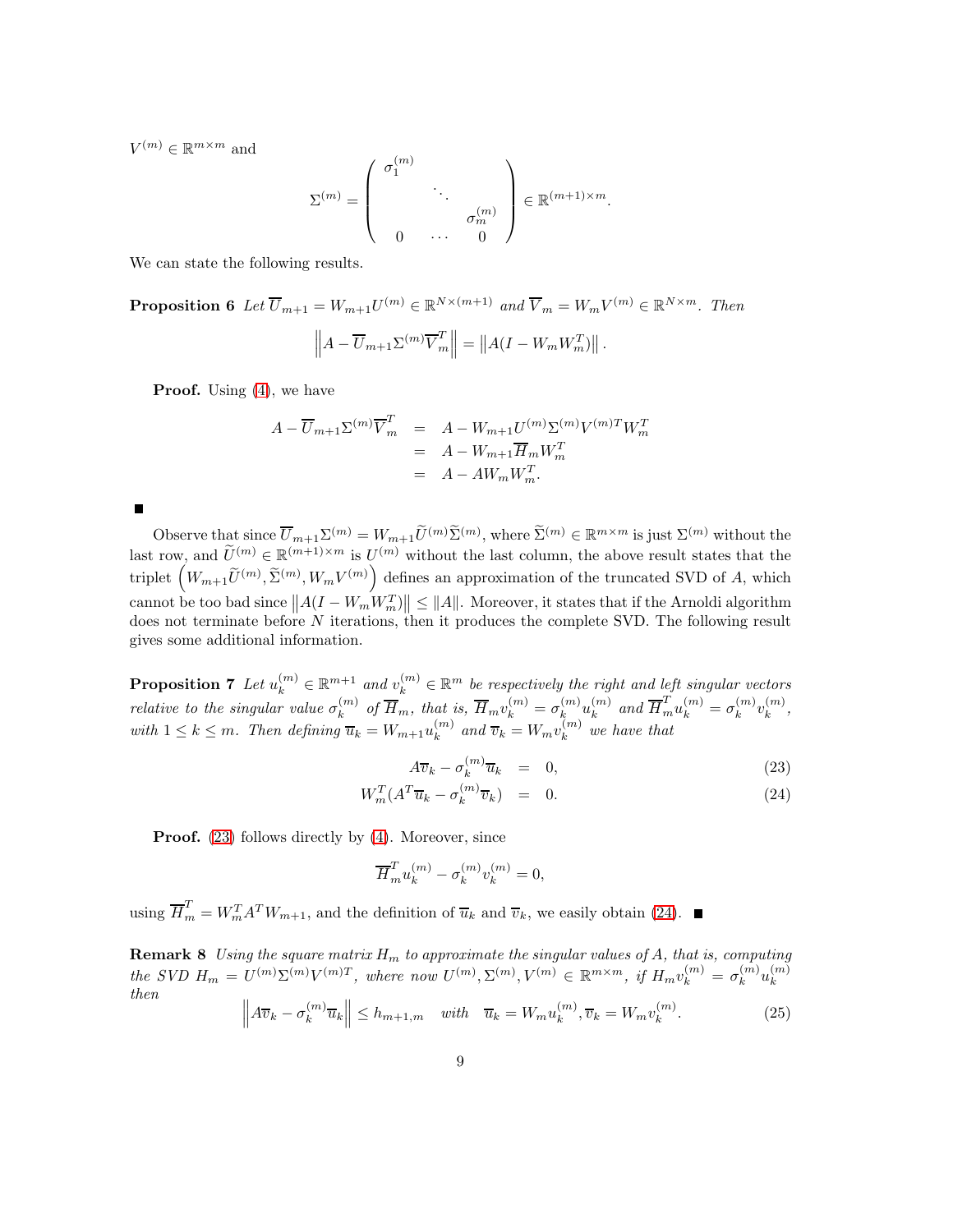The above relation is very similar to the one which arises when using the eigenvalues of  $H_m$ (the Ritz values) to approximate the eigenvalues of A [\[28,](#page-20-13) §6.2]. Note moreover that whenever  $h_{m+1,m} \approx 0$ , and hence very quickly for linear ill-posed problems (see Section 3), the use of  $\overline{H}_m$ or  $H_m$  is almost equivalent to approximate the largest singular values of A.

The Galerkin condition [\(24\)](#page-8-0) is consequence of the fact that the Arnoldi algorithm does not work with the transpose. Obviously, if  $A = A<sup>T</sup>$ , the algorithm reduces to the symmetric Lanczos process and, under the hypothesis of Proposition [7,](#page-8-1) we easily obtain  $A^T \overline{u}_k - \sigma_k^{(m)}$  $\overline{v}_k^{(m)}\overline{v}_k = 0$ . In the general case of  $A \neq A^T$ , Proposition [7](#page-8-1) ensures that since  $\overline{v}_k = W_m v_k^{(m)} \in \mathcal{K}_m(A, b)$ , by [\(24\)](#page-8-0) the vector  $\sigma^{(m)}_k$  $\chi_k^{(m)}\overline{v}_k$  is just the orthogonal projection of  $A^T\overline{u}_k$  onto  $\mathcal{K}_m(A,b)$ , that is,  $\sigma_k^{(m)}$  $k^{(m)}\overline{v}_k = W_m W_m^T A^T \overline{u}_k,$ which implies

<span id="page-9-0"></span>
$$
\left\|A^T \overline{u}_k - \sigma_k^{(m)} \overline{v}_k\right\| \le \left\|(I - W_m W_m^T) A^T W_m W_m^T\right\|.
$$
\n(26)

This means that the approximation is good if  $A^T \overline{u}_k$  is close to  $\mathcal{K}_m(A, b)$ . It is interesting to observe that  $(26)$  is just the "transpose version" of  $(25)$  since

$$
h_{m+1,m} = \left\| (I - W_m W_m^T) A W_m W_m^T \right\|,
$$

which can be easily proved using again [\(3\)](#page-1-0) (cf. [\[28,](#page-20-13) Chapter 4]).

<span id="page-9-2"></span>Experimentally, one observes that the Arnoldi algorithm seems to be very efficient for approximating the largest singular values for discrete ill-posed problems. In order to have a-posteriori strategy to monitor step-by-step the quality of approximation, we can state the following.

Proposition 9 Assume that the matrix A has full rank. Then

<span id="page-9-1"></span>
$$
\left\| A^T \overline{u}_k - \sigma_k^{(m)} \overline{v}_k \right\| \le \left\| W_{m+1}^T A W_m^{\perp} \right\|, \tag{27}
$$

where  $\overline{u}_k$ ,  $\overline{v}_k$ ,  $\sigma_k^{(m)}$  $\binom{m}{k}$  are defined as in Proposition [7,](#page-8-1) and  $W_m^{\perp} = [w_{m+1},...,w_N].$ 

**Proof.** Since  $\overline{v}_k \in \mathcal{K}_m(A, b)$ , and  $\overline{u}_k = W_{m+1}u_k^{(m)}$  $_k^{(m)}$ , by [\(24\)](#page-8-0)

<span id="page-9-3"></span>
$$
\left\|A^T \overline{u}_k - \sigma_k^{(m)} \overline{v}_k\right\| \le \left\| \left(W_m^{\perp}\right)^T A^T W_{m+1} \right\|.
$$
 (28)

Formula [\(27\)](#page-9-1) is rather interesting because since  $h_{ij} = w_i^T A w_j$  from the Arnoldi algorithm,

$$
W_{m+1}^T A W_m^{\perp} = \begin{bmatrix} h_{1,m+1} & \cdots & h_{1,N} \\ \vdots & & \vdots \\ h_{m+1,m+1} & \cdots & h_{m+1,N} \end{bmatrix}.
$$

Since in many cases the elements of the projected matrix  $H_m$  tends to annihilates departing from the diagonal (this is the basic assumption of the methods based on the incomplete orthogonalization, see e.g. [\[29\]](#page-21-1)), one may obtain useful estimates for the bound [\(27\)](#page-9-1) working with few columns of  $W_{m+1}^T A W_m^{\perp}$ , that is, with few columns of  $W_m^{\perp}$ , and hence obtaining a-posteriori estimates for the quality of the SVD approximation. In order to have an experimental confirmation of this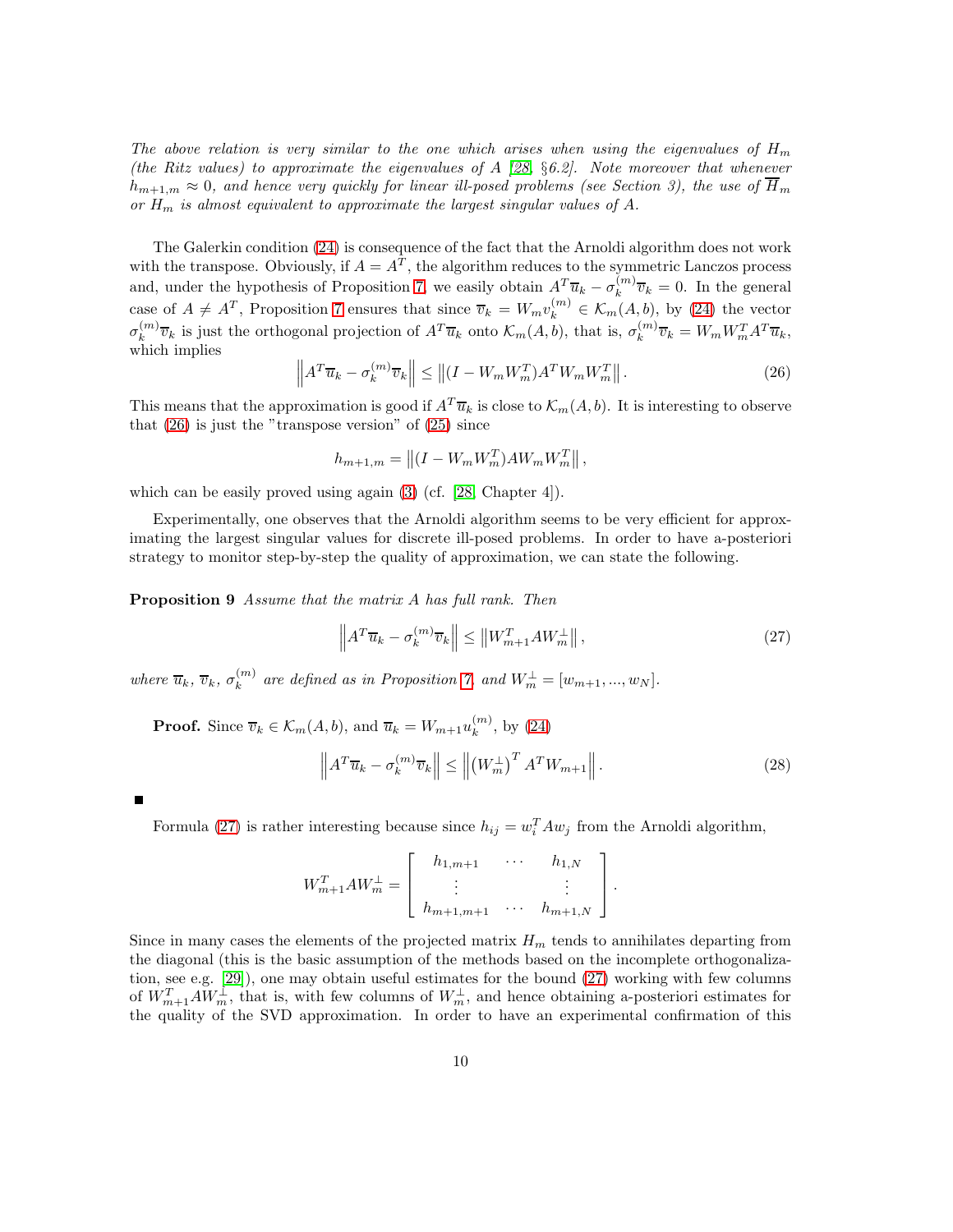statement, in Figure [2](#page-10-0) we show the behavior of  $||A - \overline{U}_{m+1} \Sigma^{(m)} \overline{V}_{m}^{T}$  $\begin{aligned} \binom{T}{m} \quad \text{and} \quad \left\| W_{m+1}^T A w_{m+1} \right\|, \text{ for} \end{aligned}$ some test problems. Note that  $||W_{m+1}^T A w_{m+1}||$  comes from the bound [\(27\)](#page-9-1) with  $W_m^{\perp}$  replaced by  $w_{m+1}$ .

We remark that Proposition [5](#page-6-0) and [9](#page-9-2) can be used to arrest the procedure whenever the noise level  $\varepsilon$  is known, since it is generally useless to continue with the SVD approximation if we find  $\sigma_k^{(m)} \ll \varepsilon$ , for a certain k and m. Indeed, in this situation the Picard condition is no longer satisfied since typically  $U_m^T \approx \varepsilon$  for m large enough.

For what concerns the generalized SVD of the matrix pair  $(A, L)$ , let  $AX = US$  and  $LX = VC$ , where  $S = diag(s_1, ..., s_N)$  and  $C = diag(c_1, ..., c_N)$ ,  $X \in \mathbb{R}^{N \times N}$  is nonsingular and  $U, V \in \mathbb{R}^{N \times N}$ are orthogonal. Moreover let  $\overline{H}_m X^{(m)} = U^{(m)} S^{(m)}$  and  $L_m X^{(m)} = V^{(m)} C^{(m)}$ , where  $S^{(m)} =$  $diag(s_1^{(m)},...,s_m^{(m)})$  and  $C^{(m)} = diag(c_1^{(m)},...,c_m^{(m)})$ , be the generalized SVD of the matrix pair  $(H_m, L_m)$ . In this situation, for the convergence of the approximated generalized singular values and vectors, we can state the following result.



<span id="page-10-0"></span>Figure 2: Decay behavior of  $||A - \overline{U}_{m+1} \Sigma^{(m)} \overline{V}_{m}^{T}$  $\begin{array}{c}\n\prod_{m=1}^{T} \left( \text{solid line} \right) \text{ and lower bound } \left\| W_{m+1}^T A w_{m+1} \right\| \\
\text{constant line} \\
\end{array}$ arising from Proposition [9](#page-9-2) (dash-dot line) for  $BA\ddot{A}RT$  (a), WING (b),  $SHAW$  (c) and  $LLAPLACE$ (d). The dimension of each problem is  $N = 32$ .

<span id="page-10-1"></span>Proposition 10 Let  $u_k^{(m)}$  $\binom{m}{k}, \ v_k^{(m)}$  $_k^{(m)}$  and  $x_k^{(m)}$  $\mathbf{E}_{k}^{(m)}$  be the k-th column of the matrices  $U^{(m)} \in \mathbb{R}^{(m+1)\times m}$ ,  $V^{(m)} \in \mathbb{R}^{m \times m}$  and  $X^{(m)} \in \mathbb{R}^{m \times m}$  respectively. Then defining  $\overline{u}_k = W_{m+1}u_k^{(m)}$  $\overline{v}_k^{(m)}$ ,  $\overline{v}_k = W_m v_k^{(m)}$  $\int_k^{(m)}$  and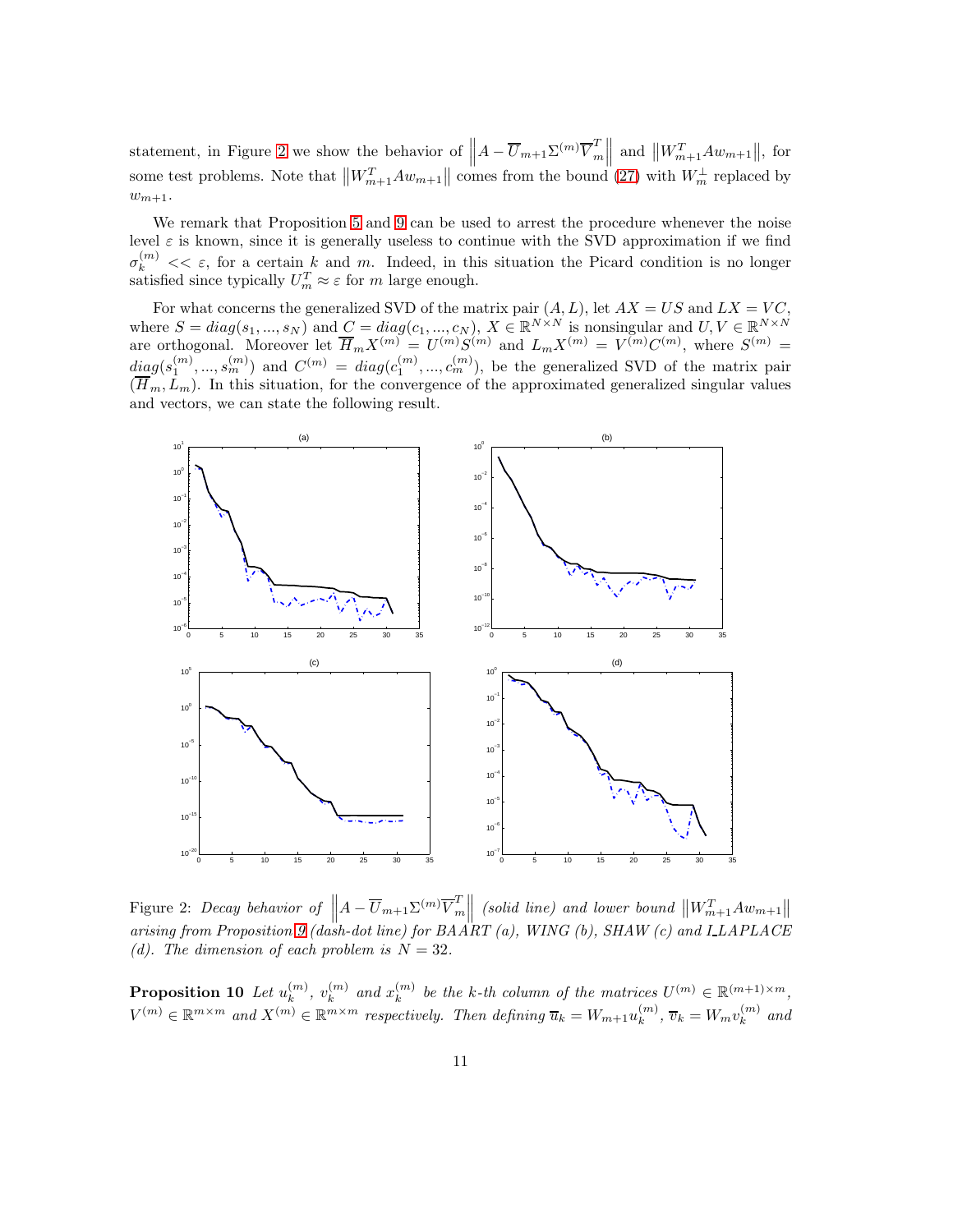$\overline{x}_k = W_m x_k^{(m)}$  $\binom{m}{k}$ , we have

<span id="page-11-0"></span>
$$
A\overline{x}_k - s_k^{(m)}\overline{u}_k = 0, \qquad (29)
$$

$$
W_m^T(L\overline{x}_k - c_k^{(m)}\overline{v}_k) = 0. \tag{30}
$$

Proof. Similarly to Proposition [7,](#page-8-1) [\(29\)](#page-11-0) and [\(30\)](#page-11-0) follows immediately from the basic relation  $(4)$ .

As before the proposition ensures that if the matrix  $A$  has full rank, than the Arnoldi algorithm allows to construct the GSVD of  $(A, L)$ . Step by step, the quality of the approximation depends on the distance between  $span\{Lw_1, ..., Lw_m\}$  and  $\mathcal{K}_m(A, b)$ . Similarly to [\(26\)](#page-9-0) and [\(28\)](#page-9-3), since  $\overline{v}_k = W_m v_k^{(m)} \in \mathcal{K}_m(A, b)$ , we have

$$
\left\| L\overline{x}_k - c_k^{(m)} \overline{v}_k \right\| \le \left\| (I - W_m W_m^T) L W_m W_m^T \right\|.
$$
  

$$
\left\| L\overline{x}_k - \sigma_k^{(m)} \overline{v}_k \right\| \le \left\| \left( W_m^{\perp} \right)^T L W_m \right\|.
$$

and

In Figure [3](#page-12-0) we show the convergence of the singular values of  $\overline{H}_m$ , and the generalized singular values of the matrix pair  $(\overline{H}_m, L_m)$ , with

$$
L = \left( \begin{array}{cccc} 1 & -1 & & & \\ & \ddots & \ddots & \\ & & 1 & -1 \\ 0 & \cdots & \cdots & 0 \end{array} \right),
$$

working with the test problems SHAW and BAART. The results show that the approximations are quite accurate. It is interesting to observe that, in both cases, after 8-9 iterations the algorithm starts to generate spurious approximations. This is due to the loss of orthogonality of the Krylov vectors, since in these experiments (and in what follows) we have used the Gram-Schmidt implementation. Working with the Householder version of the algorithm the problem is fixed. Anyway in the framework of the regularization, a more accurate approximation of the smallest singular values is useless because of the error in b.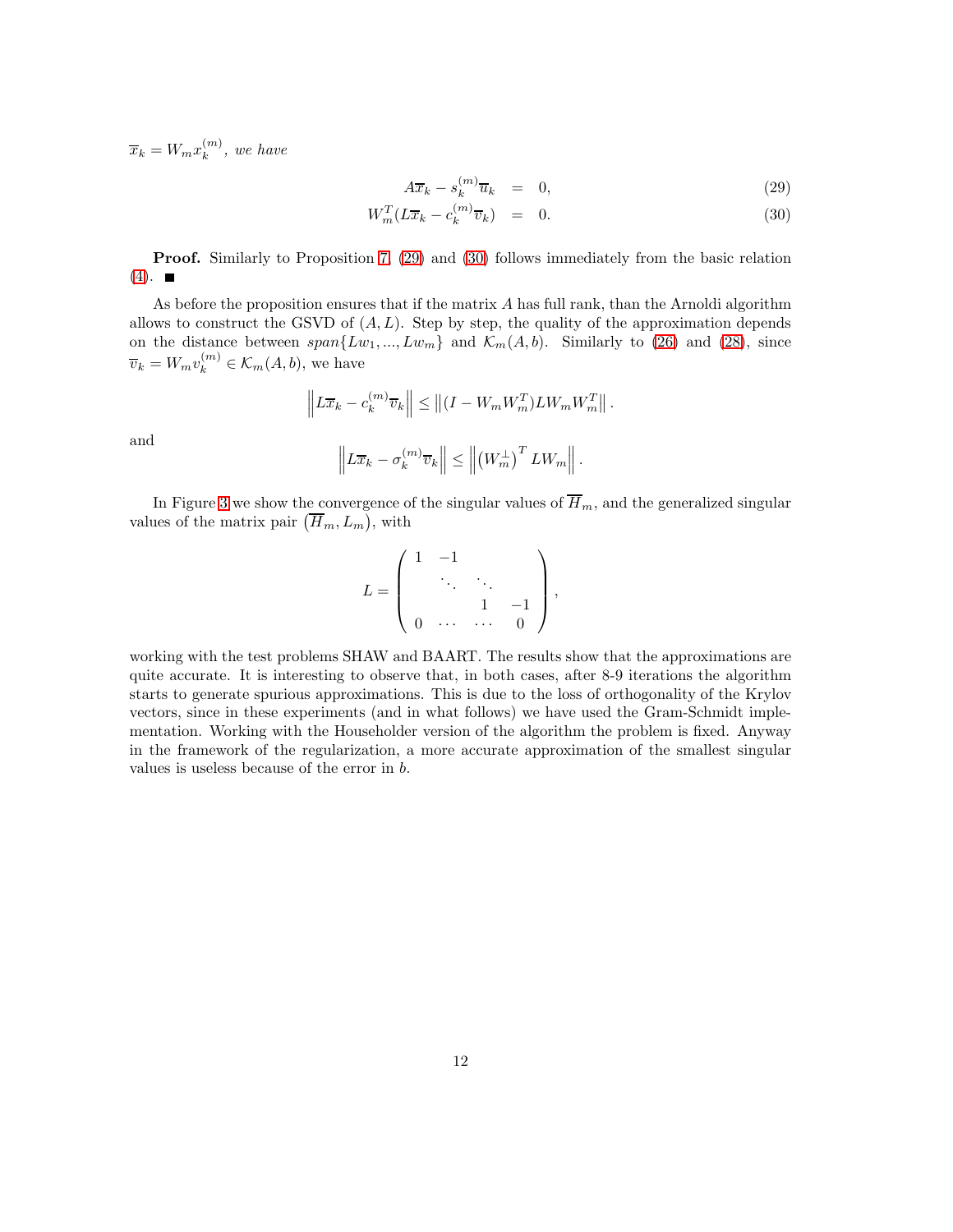

<span id="page-12-0"></span>Figure 3: Plots of the singular values (circle) of the matrix  $\overline{H}_m$  (left) and the generalized singular values of the matrix pair  $(\overline{H}_m, L_m)$  (right) versus the iteration number k, for the problem BAART and SHAW with  $N = 32$ . The solid lines represent the singular values of the matrix A (left) and the generalized singular values of the matrix pair  $(A, L)$  (right).

## 5 Generalized Cross-Validation

A popular method for choosing the regularization parameter, which does non require the knowledge of the noise properties nor its norm  $||e||$ , is the Generalized Cross-Validation (GCV) [\[9,](#page-19-8) [32\]](#page-21-2). The major idea of the GCV is that a good choice of  $\lambda$  should predict missing values, so that the model is not sensitive to the elimination of one data point. This means that the regularized solution should predict a datum fairly well, even if that datum is not used in the model. This viewpoint leads to minimization with respect to  $\lambda$  of the GCV function

$$
G(\lambda) = \frac{\|b - Ax_{\lambda}\|^2}{[\text{trace}(I - AA_{\lambda})]^2}
$$

,

where  $A_{\lambda} = (A^T A + \lambda^2 L^T L)^{-1} A^T$  is the matrix that gives the regularized solutions of [\(2\)](#page-0-1) from the normal equations

$$
(A^T A + \lambda^2 L^T L)x_{\lambda} = A^T b.
$$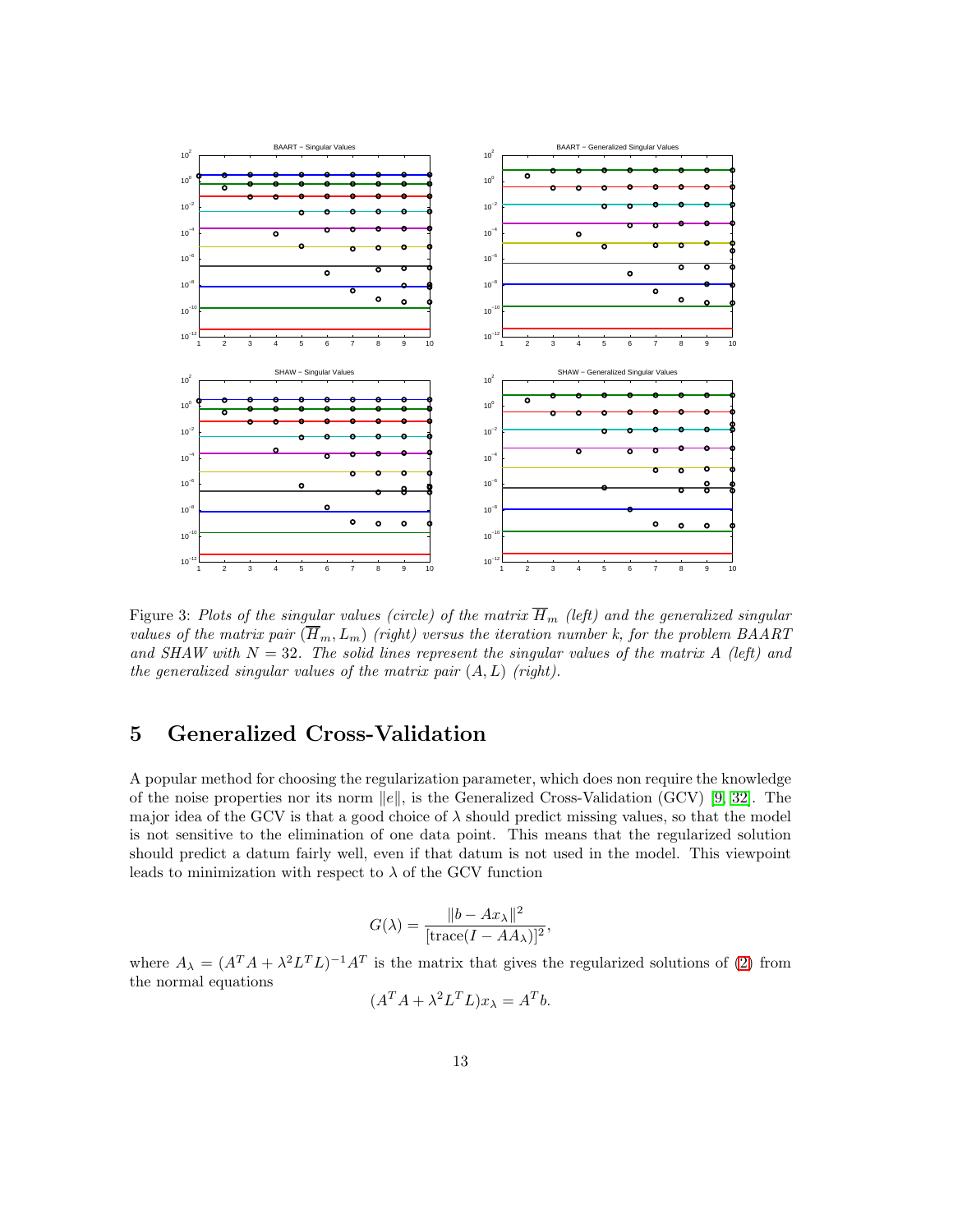Using the GSVD of the matrix pair  $(A, L)$ , with a general  $A \in \mathbb{R}^{M \times N}, L \in \mathbb{R}^{P \times N}$ , let  $A = USX^{-1}$  and  $L = VCX^{-1}$ , where  $S = diag(s_1, ..., s_P)$  and  $C = diag(c_1, ..., c_P)$ , the generalized singular values  $\gamma_i$  of  $(A, L)$  are defined by the ratios

$$
\gamma_i = \frac{s_i}{c_i}, \qquad i = 1, ..., P.
$$

Therefore, one can show that the expression of the GCV function is given by

$$
G(\lambda) = \frac{\sum_{i=1}^{N} \left(\frac{\lambda^2}{\gamma_i^2 + \lambda^2} u_i^T b\right)^2}{\left(M - (N - P) - \sum_{i=1}^{P} \frac{\gamma_i^2}{\gamma_i^2 + \lambda^2}\right)^2}.
$$
\n(31)

For the square case  $M = N$ , and  $P \leq N$ , rearranging the sum at the denominator we obtain

$$
G(\lambda) = \frac{\sum_{i=1}^{N} \left(\frac{\lambda^2}{\gamma_i^2 + \lambda^2} u_i^T b\right)^2}{\left(\sum_{i=1}^{P} \frac{\lambda^2}{\gamma_i^2 + \lambda^2}\right)^2}.
$$
\n(32)

The GCV criterion is then based on the choice of  $\lambda$  which minimizes  $G(\lambda)$ . It is well known that this minimization problem is generally ill-conditioned, since the function  $G(\lambda)$  is typically flat in a relatively wide region around the minimum. As a consequence, this criterion may even lead to a poor regularization [\[20,](#page-20-15) [22,](#page-20-16) [30\]](#page-21-3).

As already said in the Introduction, for large-scale problems the GCV approach for [\(2\)](#page-0-1) is too much expensive since it requires the SVD (GSVD). In this setting, our idea is to fully exploit the approximation properties of the Arnoldi algorithm investigated in Section 3 and 4. In particular, our aim is to define a sequence of regularization parameters  $\{\lambda_m\}$ , i.e., one for each iteration of the Arnoldi algorithm, obtained by the minimization of the following GCV function approximations

<span id="page-13-1"></span>
$$
G_m(\lambda) = \frac{\left\|\overline{H}_m y_{m,\lambda} - \|b\| \, e_1\right\|^2}{\left(N - m + \sum_{i=1}^m \frac{\lambda^2}{\gamma_i^{(m)2} + \lambda^2}\right)^2},\tag{33}
$$

where  $y_{m,\lambda}$  solves the reduced minimization [\(10\)](#page-2-4), and  $\gamma_i^{(m)}$ ,  $i = 1, ..., m$ , are the approximations of the generalized singular values, obtained with the Arnoldi process. Note that

$$
\left\|\overline{H}_m y_{m,\lambda} - \|b\|e_1\right\|^2 = \sum_{i=1}^m \left(\frac{\lambda^2}{\gamma_i^{(m)2} + \lambda^2} u_i^{(m)^T} c\right)^2 + \left(u_{m+1}^{(m)^T} c\right)^2,
$$

where  $u_i^{(m)}$  is defined as in Proposition [10](#page-10-1) and  $c = ||b|| e_1$ , so that the construction of  $G_m(\lambda)$ can be obtained working in reduced dimension. The basic idea which leads to the approximation  $G_m(\lambda) \approx G(\lambda)$ , is to set equal to 0 the generalized singular values that are not approximated by the Arnoldi algorithm, and that are expected to be close to 0 after few iterations. This is justified by the analysis and the experiments of Section 3 and 4.

We remark that in a hybrid approach [\[18\]](#page-20-6), one aims to regularize the projected problem

<span id="page-13-0"></span>
$$
\min_{y \in \mathbb{R}^m} \left\{ \left\| \overline{H}_m y - \|b\| \, e_1 \right\| \right\}. \tag{34}
$$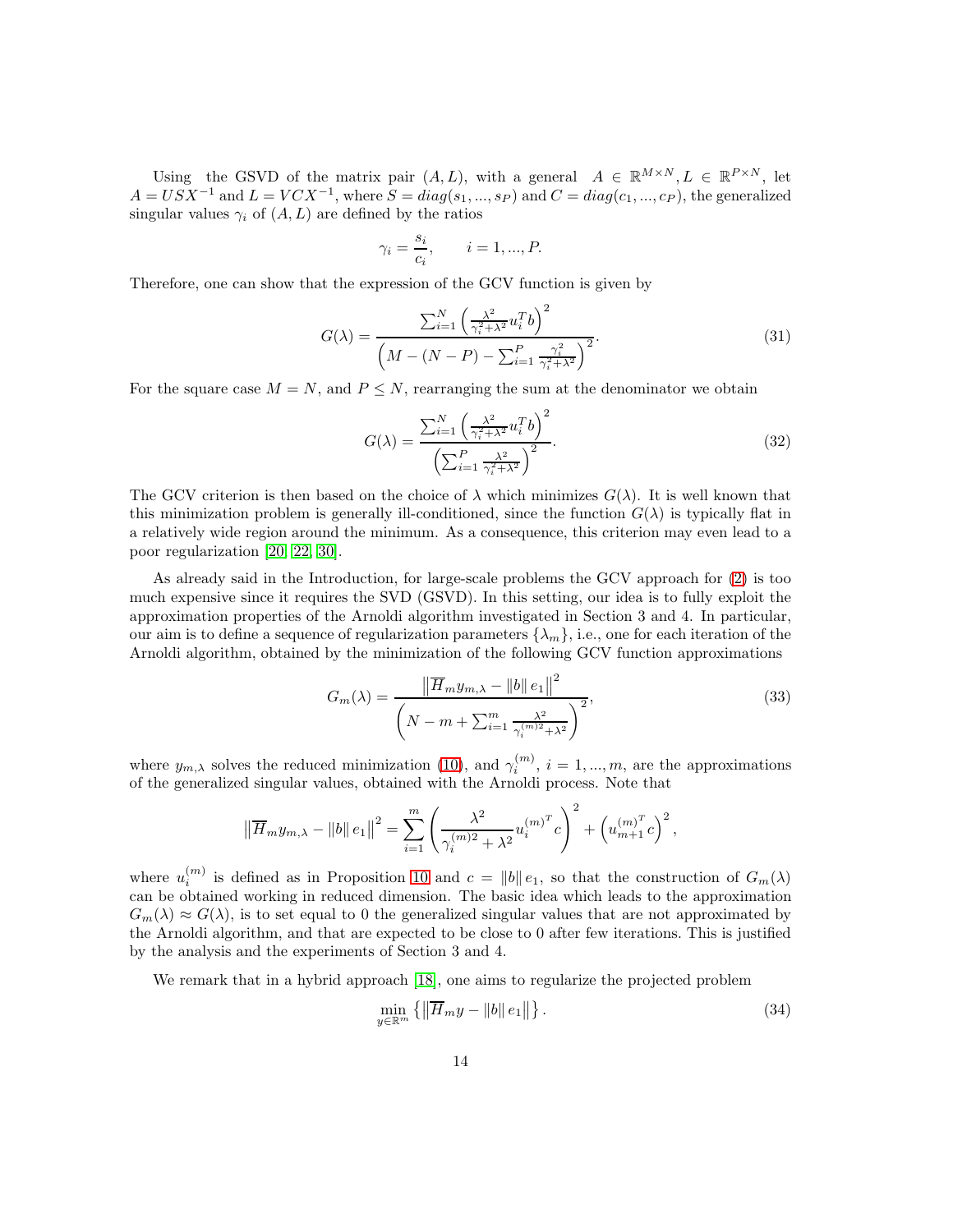Since no geometrical information on the solution of [\(34\)](#page-13-0) can be inherited from the solution of the original problem, the choice of  $L_m = I_m$  as regularization operator is somehow forced (this is a standard strategy for hybrid methods [\[14,](#page-20-0) §6.7]). In this framework, if the GCV criterion is used to regularize [\(34\)](#page-13-0), the basic difference with respect to [\(33\)](#page-13-1) is at the denominator, where  $N - m$ is replaced by  $m$ . We observe moreover that  $(33)$  is similar to the GCV approximation commonly used for iterative methods, in which the denominator is simply  $N - m$  [\[14,](#page-20-0) §7.4].

In the following, the algorithm that has been used for the tests of the next sections.

AT - GCV Algorithm

given  $A \in \mathbb{R}^{N \times N}$ ,  $b \in \mathbb{R}^N$ ,  $\delta$ while  $\big|\, \|r_m\| - \|r_{m-1}\| \,\big|/\, \|r_m\| \geq \delta$ update  $\overline{H}_m$  and  $L_m$  from [\(5\)](#page-2-5) and [\(9\)](#page-2-6) compute  $\mathrm{GSVD}(\overline{H}_m, L_m)$ compute  $\lambda_m = \arg \min_{\lambda} G_m(\lambda)$ solve  $\min_{y_m \in \mathbb{R}^m}$   $\left( \n\overline{H}_m \right)$  $\lambda_m L_m$  $\setminus$  $y_m \int ||b|| e_1$  $\theta$  $\Big)\Big\|$ 2 compute the corresponding residual  $r_m$ end compute  $x_m = W_m y_m$ 

The stopping rule used in the algorithm is just based on the residual. As an alternative, one may even employ the strategy adopted in [\[4\]](#page-19-5), based on the observation of the GCV approximations.

#### 6 Numerical results

In order to test the performance of the proposed method, we consider again some classical test problems taken from the Regularization Tools [\[15\]](#page-20-12). In particular in Figures [4-](#page-15-0)[5,](#page-16-0) we consider the problems BAART, SHAW, FOXGOOD, LLAPLACE, with right-hand side affected by 0.1% or 1% Gaussian noise. The regularization operator is always the discretized first derivative, augmented with a zero row at the bottom to make it square (cf.  $(9)$ ). For each experiment we show: (a) the approximation of  $G(\lambda)$  obtained with the functions  $G_m(\lambda)$  for some values of m, with a graphical comparison of the local minima; (b) the approximate solution; (c) the relative residual and error history; (d) the sequence of selected parameters  $\{\lambda_m\}$ , with respect to the one obtained with the minimization of  $G(\lambda)$  (denoted by  $\lambda_A$  in the pictures) and the optimal one  $(\lambda_{opt})$  obtained by the minimization of the distance between the regularized and the true solution [\[25\]](#page-20-17)

$$
\min_{\lambda} \|x_{reg} - x_{true}\|^2 \equiv \min_{\lambda} f(\lambda),
$$

where

$$
f(\lambda) = \left\{ \sum_{i=1}^p \left( \frac{\lambda^2}{(\gamma_i^2 + \lambda^2)} \frac{u_i^T b}{\sigma_i} x_i - \sum_{i=p+1}^N (u_i^T b) x_i \right) - \sum_{i=1}^N \frac{u_i^T b}{\sigma_i} v_i \right\}^2.
$$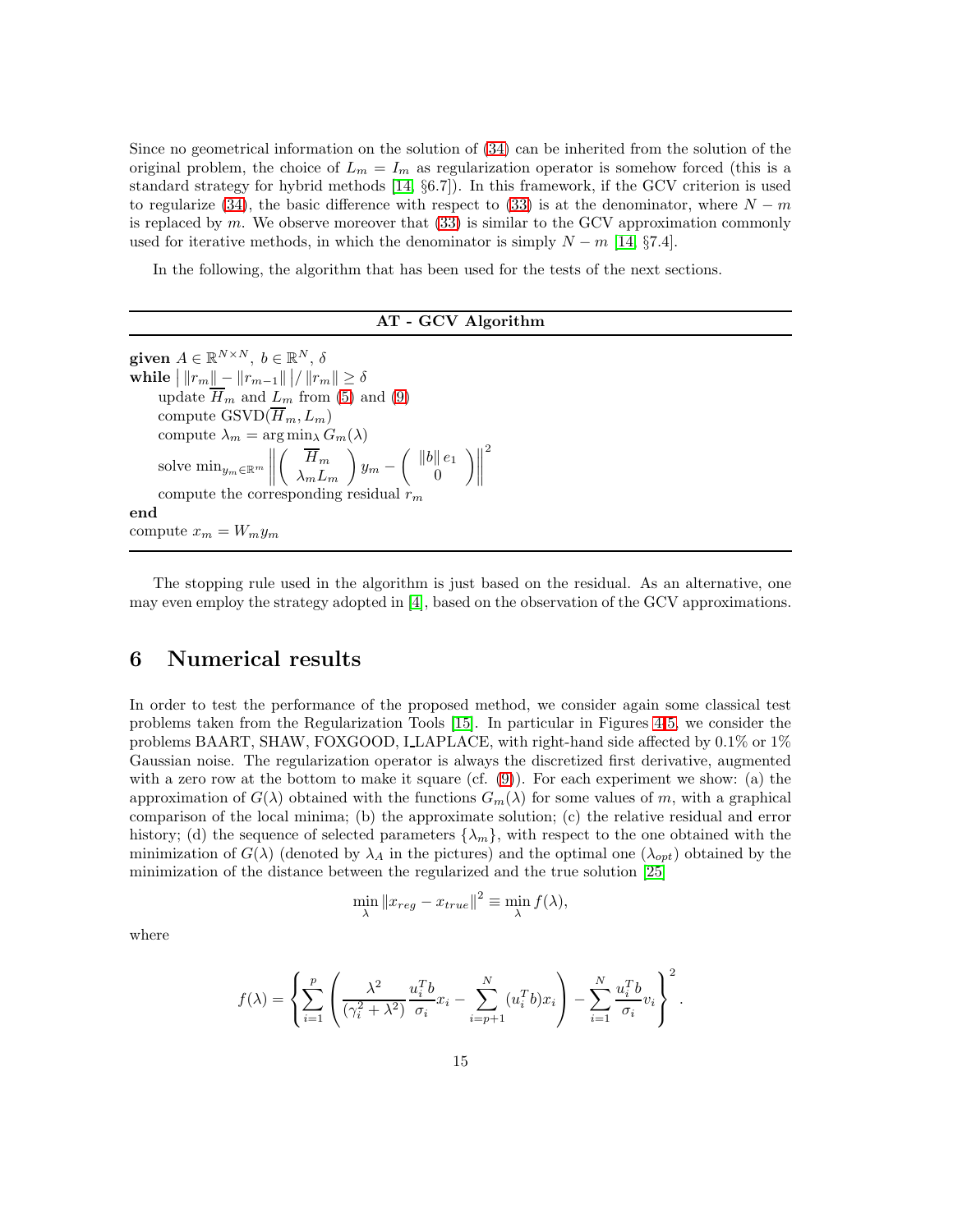

<span id="page-15-0"></span>Figure 4: Results for BAART (top) and SHAW (bottom). The dimension of each problem is  $N = 120$ . Noise level  $\varepsilon = 10^{-2}$ .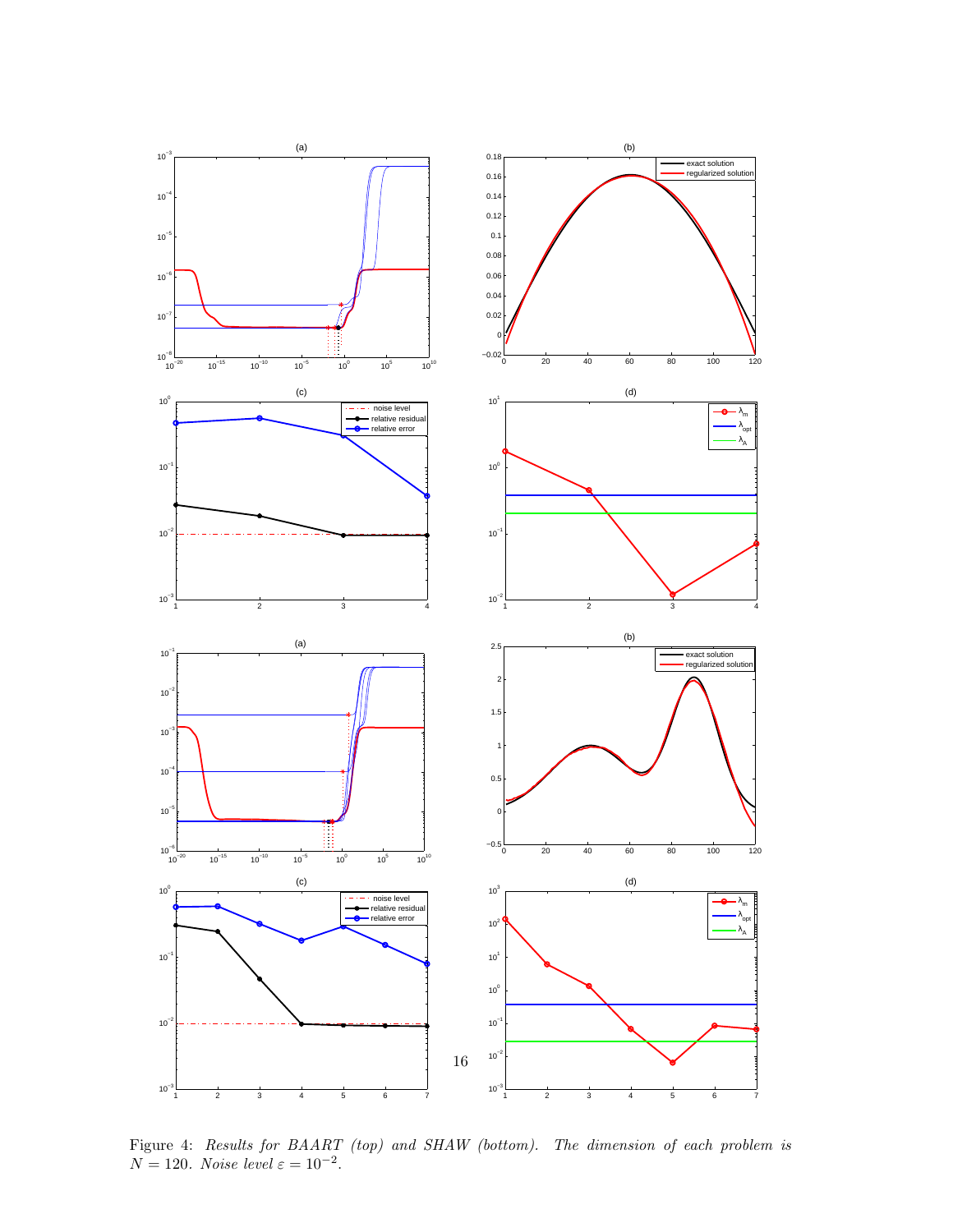

<span id="page-16-0"></span>Figure 5: Results for FOXGOOD (top) and LLAPLACE (bottom). The dimension of each problem is  $N = 120$ . Noise level  $\varepsilon = 10^{-3}$ .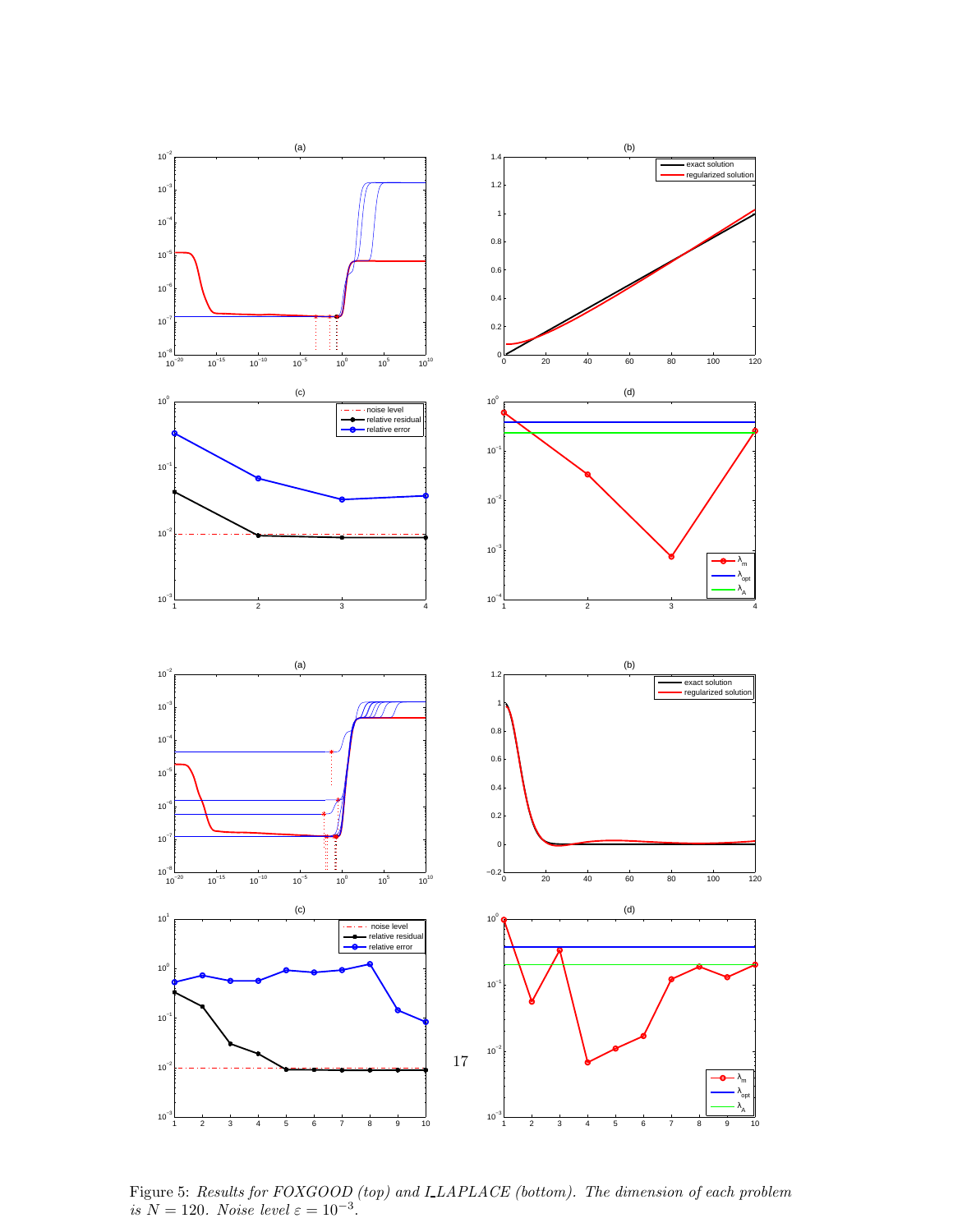## 7 An example of image restoration

We conclude with an illustration of the performance of the GCV-Arnoldi approach on a 2D image deblurring problem which consist in recovering the original  $n \times n$  image from a blurred and noisy observed image.

Let X be a  $n \times n$  two dimensional image. The vector  $\bar{x}$  of dimension  $N = n^2$  obtained by stacking the columns of the image  $X$  represents a blur-free and noise-free image. We generate an associated blurred and noise-free image  $\overline{b}$  by multiplying  $\overline{x}$  by a block Toeplitz matrix  $A \in \mathbb{R}^{N \times N}$ with Toeplitz blocks, implemented in the function  $\texttt{blur.m}$  from the Regularization Tools [\[15\]](#page-20-12). This Matlab function has two parameters, band and sigma; the former specifies the half-bandwidth of the Toeplitz blocks and the latter the variance of the Gaussian point spread function. The blur and noise contaminated image  $b \in \mathbb{R}^N$  is obtained by adding a noise-vector  $e \in \mathbb{R}^N$ , so that  $b = A\overline{x} + e$ . We assume the blurring operator A and the corrupted image b to be available while no information is given on the error e, we would like to determine a restoration which accurately approximates the blur-free and noise-free image  $\overline{x}$ .

We consider the restoration of a corrupted version of the  $256 \times 256$  test image  $mri.$ png. Contamination is by 1% white Gaussian noise and space-invariant Gaussian blur. The latter is generated as described above with blur parameters  $band=7$ , sigma=2, so that the condition number of A is around  $10^{13}$ . Figure [6](#page-18-0) displays the performance of the AT-GCV. On the left the blur-free and noise-free image, on the middle the corrupted image, on the right the restored image. From top to bottom the image in original size and two different zooms. The regularization operator is defined as (cf. [\[7\]](#page-19-9))

$$
L = I_n \otimes L_1 + L_1 \otimes I_n \in \mathbb{R}^{N \times N},
$$

where  $L_1 \in \mathbb{R}^{n \times n}$  is the discretized first derivative with a zero row at the bottom (cf. also [\[17,](#page-20-5)  $\S5$ .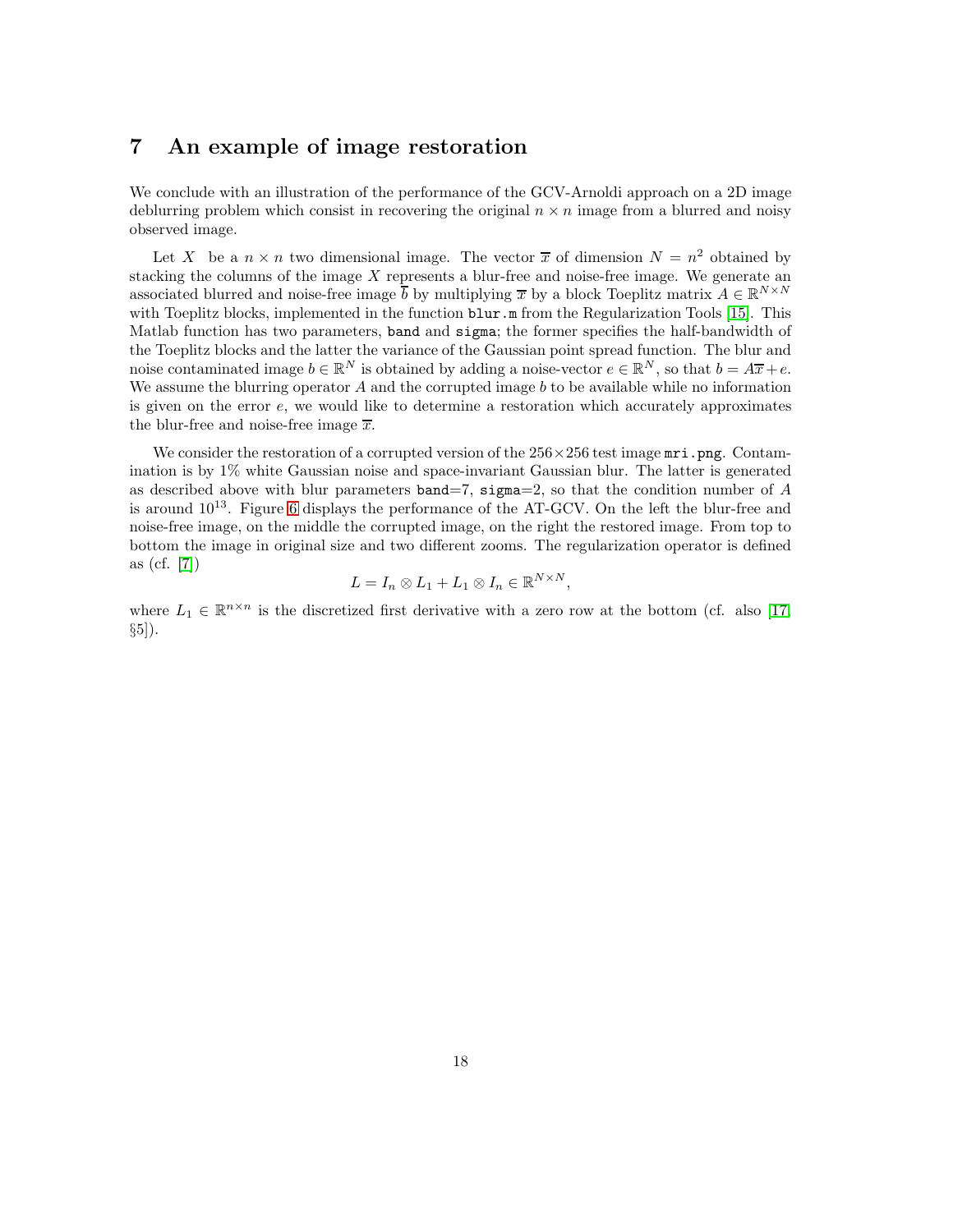

<span id="page-18-0"></span>Figure 6: Restoration of  $mri.png$  image. Original image, blurred and noisy image with noise level  $\varepsilon = 10^{-2}$  and blur parameters **band**=7, sigma=2, restored image. From top to bottom original size and two zoom.

The experiment has been carried out using Matlab 7.10 on a single processor computer (Intel Core i7). The result has been obtained in 5 iterations of the Arnoldi algorithm, in around 0.5 seconds. Many other experiments on image restoration have shown similar performances.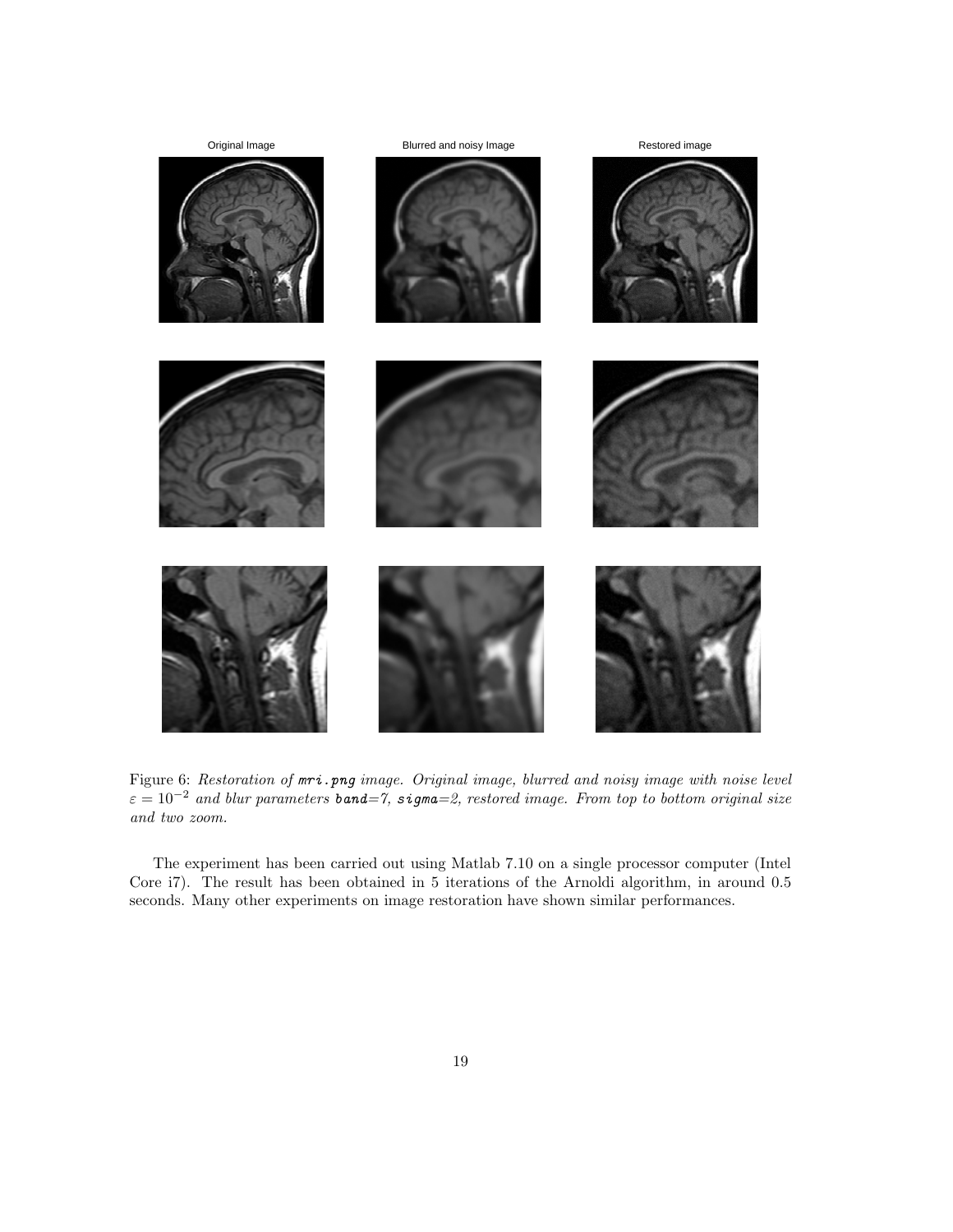### 8 Conclusion

The fast convergence of the Arnoldi algorithm when applied to compact operators makes the AT method particularly attractive for the regularization of discrete ill-posed problems. The projected problems rapidly inherit the basic features of the original one, allowing a substantial computational advantage with respect to other approaches.

In this paper, in absence of information on the noise which affects the right-hand side of the system, we have employed the GCV criterion. Contrary to the hybrid techniques, the sequence of regularization parameters  $\{\lambda_m\}_{m\geq 1}$  is defined in order to regularize the original problem instead of the projected one, leading to GCV approximations which are similar to the ones used for pure iterative methods ([\[14,](#page-20-0) §7.4]). Notwithstanding the intrinsic difficulties concerning the GCV criterion, the arising algorithm has shown to be quite robust. Of course there are cases in which the method fails, but the numerical experiments presented are rather representative of what happens in general.

## <span id="page-19-3"></span>References

- <span id="page-19-1"></span>[1] A. Bjorck, A bidiagonalization algorithm for solving large and sparse ill-posed systems of linear equations, BIT 28, 659–670 (1988).
- [2] F. Bauer, M. Lukas, Comparing parameter choice methods for regularization of ill-posed problems, Math. Comput. Simulation 81(9), 1795–1841 (2011).
- <span id="page-19-4"></span>[3] D. Calvetti, S. Morigi, L. Reichel, F.Sgallari, Tikhonov regularization and the L-curve for large discrete ill-posed problems, J. Comput. Appl. Math. 123, 423–446 (2000) .
- <span id="page-19-5"></span><span id="page-19-0"></span>[4] J.Chung, J.G. Nagy, D.P. O'Leary, A weighted-GCV method for Lanczos-hybrid regularization, Electron. Trans. Numer. Anal. 28, 149–167 (2007/08).
- [5] M. Donatelli, A. Neuman, and L. Reichel, Square regularization matrices for large linear discrete ill-posed problems, Numer. Linear Algebra Appl. 19, 896–913 (2012).
- <span id="page-19-6"></span>[6] J. N. Franklin, Minimum Principles for Ill-Posed Problems, SIAM Journal on Math. Anal. 9(4), 638–650 (1978).
- <span id="page-19-9"></span><span id="page-19-7"></span>[7] S. Gazzola, P. Novati, Automatic parameter setting for Arnoldi-Tikhonov methods. Submitted 2012.
- [8] G.H. Golub, F. T. Luk, M. L. Overton, A Block Lánczos Method for Computing the Singular Values of Corresponding Singular Vectors of a Matrix, ACM Trans. Math. Software, 7(2), 149– 169 (1981).
- <span id="page-19-8"></span>[9] G.H. Golub, M. Heath, G. Wahba, Generalized cross-validation as a method for choosing a good ridge parameter, Technometrics  $21(2)$ ,  $215-223$  (1979).
- <span id="page-19-2"></span>[10] U. Hämarik, R. Palm, T. Raus, A family of rules for parameter choice in Tikhonov regularization of ill-posed problems with inexact noise level, J. Comput. Appl. Math. 236(8), 2146–2157 (2012).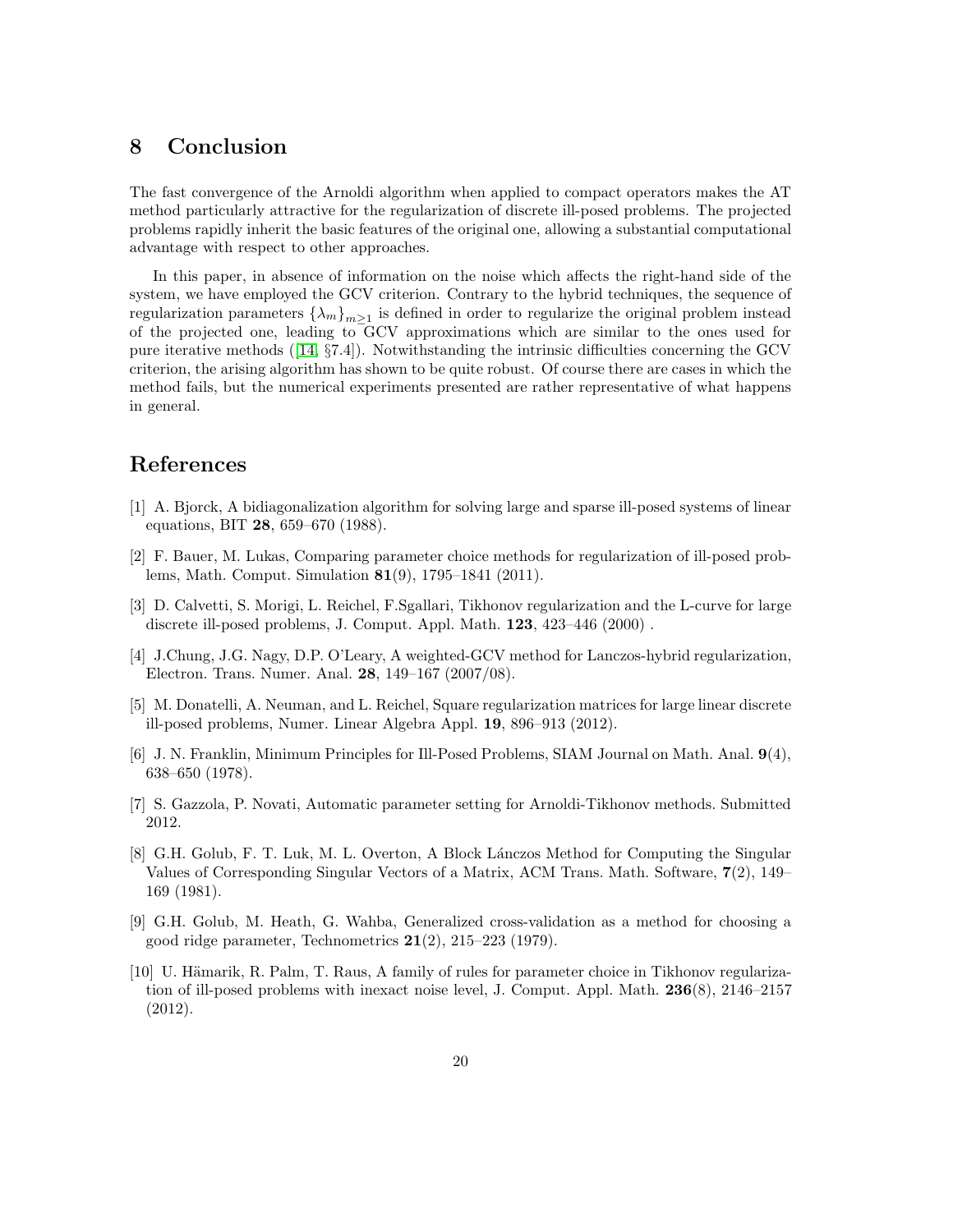- <span id="page-20-8"></span><span id="page-20-4"></span>[11] M. Hanke, On Lanczos based methods for the regularization of discrete ill-posed problems, BIT 41, 1008–1018 (2001).
- <span id="page-20-1"></span>[12] P.C. Hansen, The discrete Picard condition for discrete ill-posed problems, BIT 30, 658–672 (1990).
- [13] M. Hanke, P.C. Hansen, Regularization methods for large-scale problems, Surv. Math. Ind. 3, 253–315 (1993).
- <span id="page-20-0"></span>[14] P.C. Hansen, Rank-Deficient and Discrete Ill-Posed Problems: Numerical Aspects of Linear Inversion. SIAM, Philadelphia (1998).
- <span id="page-20-12"></span>[15] P.C. Hansen, Regularization Tools Version 4.0 for Matlab 7.3, Numer. Algorithms 46, 189–194 (2007).
- <span id="page-20-11"></span>[16] B. Hofmann, Regularization for Applied Inverse and Ill-Posed Problems. Teubner, Stuttgart, Germany (1986).
- <span id="page-20-5"></span>[17] M.E. Kilmer, P.C. Hansen, M.I. Español, A projection-based approach to general-form Tikhonov regularization, SIAM J. Sci. Comput. 29(1), 315–330 (2007).
- <span id="page-20-6"></span>[18] M.E. Kilmer, D.P. O'Leary, Choosing regularization parameters in iterative methods for illposed problems, SIAM J. Matrix Anal. Appl. 22, 1204–1221 (2001).
- <span id="page-20-3"></span>[19] S. Kindermann, Convergence analysis of minimization-based noise levelfree parameter choice rules for linear ill-posed problems, Electron. Trans. Numer. Anal. 38, 233–257 (2011).
- <span id="page-20-15"></span>[20] R. Kohn, C.F. Ansley, D. Tharm, The performance of cross-validation and maximum likelihood estimators of spline smoothing parameters, J. Am. Stat. Assoc. **86**, 1042–1050 (1991).
- <span id="page-20-7"></span>[21] B. Lewis, L. Reichel, Arnoldi-Tikhonov regularization methods, J. Comput. Appl. Math. 226, 92–102 (2009).
- <span id="page-20-16"></span>[22] M.A. Lukas, Robust generalized cross-validation for choosing the regularization parameter, Inverse Probl. 22, 1883–1902 (2006).
- <span id="page-20-10"></span>[23] I, Moret. A note on the superlinear convergence of GMRES, SIAM J. Numer. Anal. 34(2), 513–516 (1997).
- <span id="page-20-17"></span><span id="page-20-9"></span>[24] O. Nevanlinna, Convergence of Iterations for Linear Equations. Birkhäuser, Basel (1993).
- [25] D.P. O'Leary, Near-optimal parameters for Tikhonov and other regularization methods, SIAM J. Sci. Comput. 23(4), 1161–1171 (2011).
- <span id="page-20-14"></span>[26] D.P. O'Leary, J.A. Simmons, A bidiagonalization-regularization procedure for large-scale discretizations of ill-posed problems, SIAM J. Sci. Statist. Comput. 2, 474–489 (1981).
- <span id="page-20-2"></span>[27] L. Reichel, G. Rodriguez, Old and new parameter choice rules for discrete ill-posed problems, Numer. Algorithms, 2012. DOI: 10.1007/s11075-012-9612-8. Available online.
- <span id="page-20-13"></span>[28] Y. Saad, Numerical methods for large eigenvalue problems. Algorithms and Architectures for Advanced Scientific Computing. Manchester University Press, Manchester, Halsted Press, New York (1992).